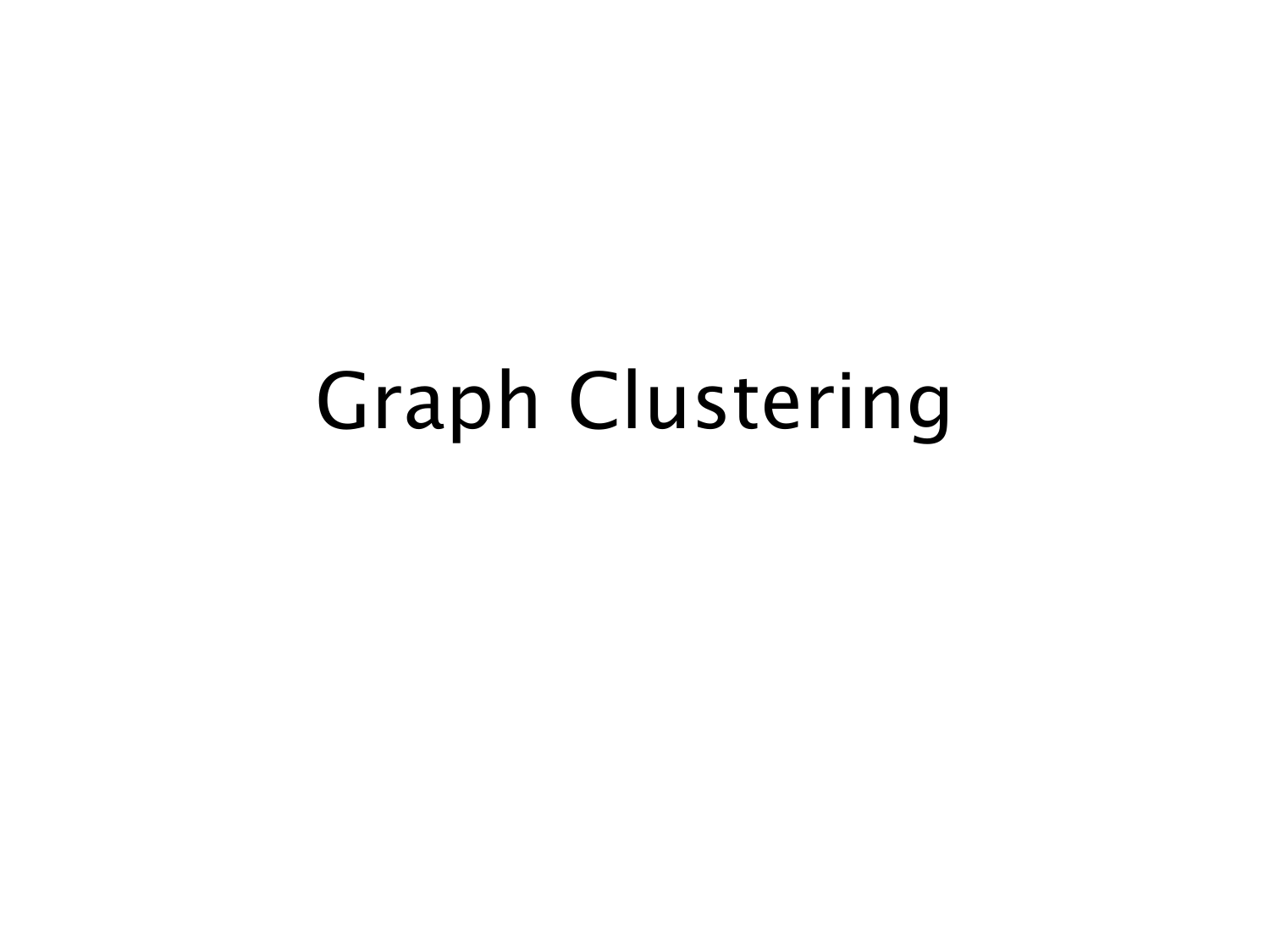#### Why graph clustering is useful?

- Distance matrices are graphs  $\rightarrow$  as useful as any other clustering
- Identification of communities in social networks
- Webpage clustering for better data management of web data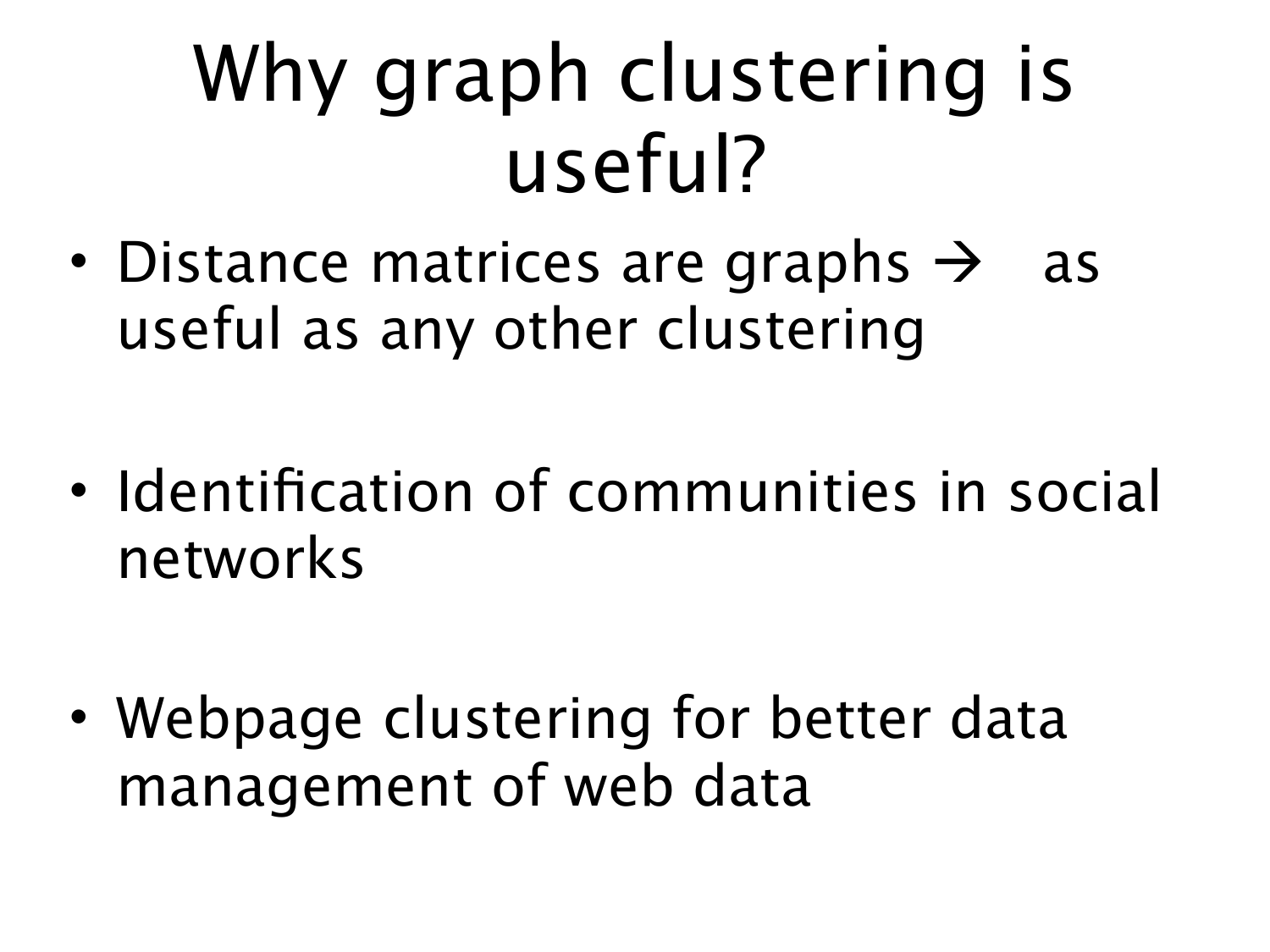# Outline

- Min s-t cut problem
- Min cut problem
- Multiway cut
- Minimum k-cut
- Other normalized cuts and spectral graph partitionings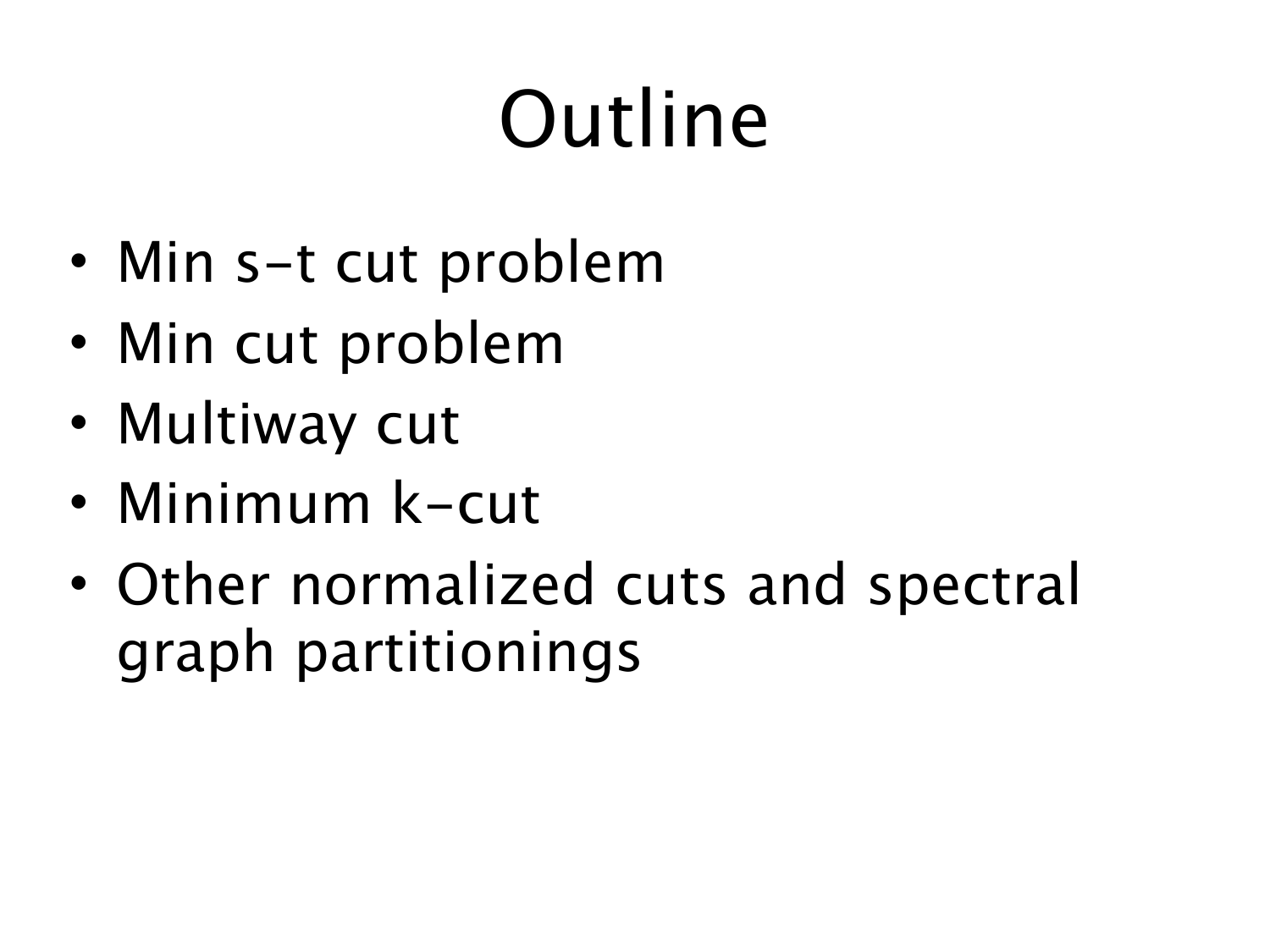#### Min **s-t** cut

- Weighted graph **G(V,E)**
- An  $s-t$  cut  $C = (S,T)$  of a graph  $G = (V, E)$ is a cut partition of **V** into **S** and **T** such that **s**∈**S** and **t**∈**T**
- Cost of a cut:  $Cost(C) = \sum_{e(u,v) \text{ u}\in S, v \in T} w(e)$
- **Problem:** Given **G**, **s** and **t** find the minimum cost **s-t** cut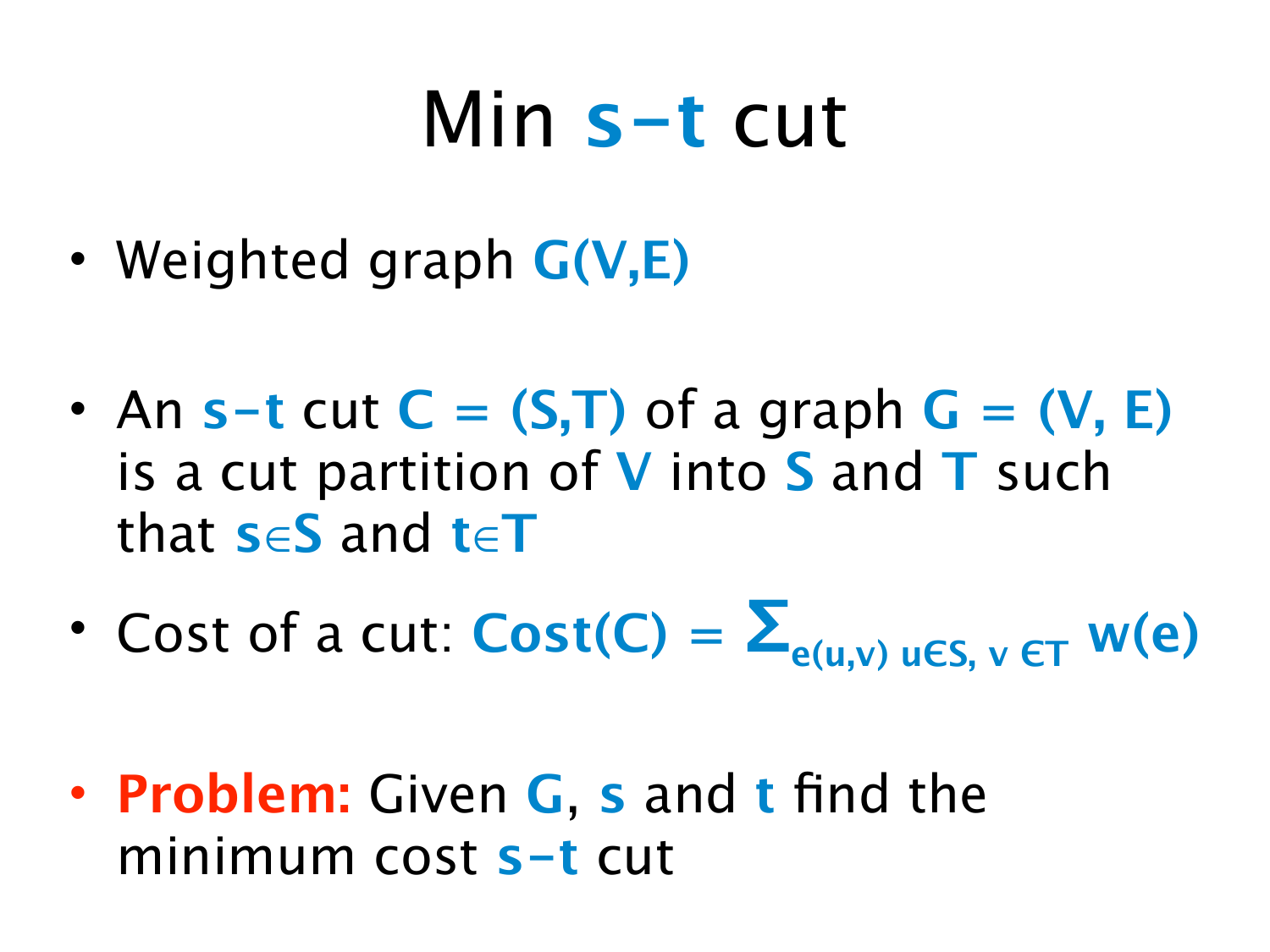# Max flow problem

- Flow network
	- Abstraction for material **flowing** through the edges
	- **G = (V,E)** directed graph with no parallel edges
	- Two distinguished nodes: **s = source**, **t= sink**
	- $-\mathbf{c}(\mathbf{e}) = \mathbf{c}$  apacity of edge  $\mathbf{e}$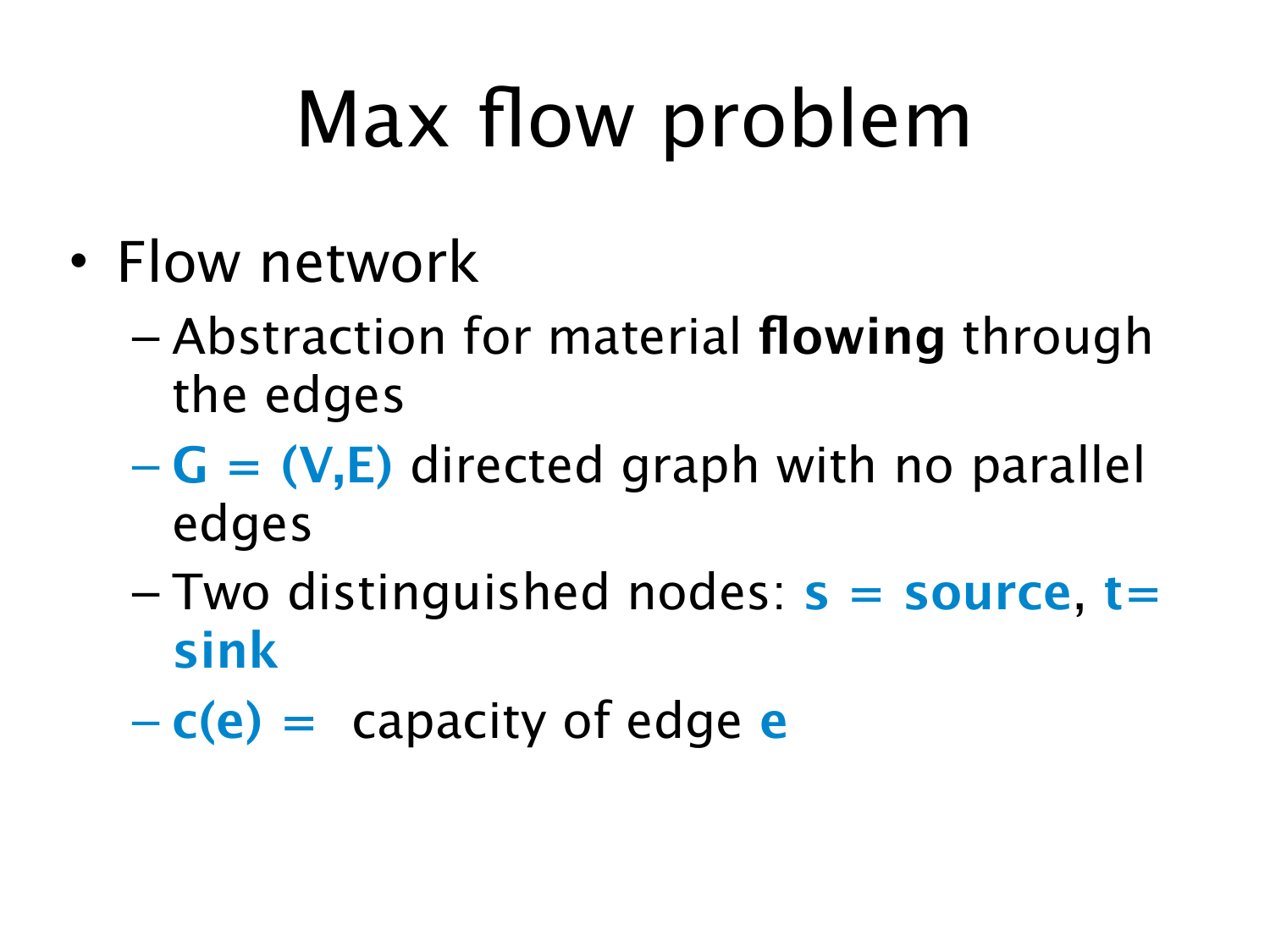#### **Cuts**

- An s-t cut is a partition **(S,T)** of **V** with **sЄS** and **tЄT**
- capacity of a cut **(S,T)** is  $cap(S,T) = \sum_{e \text{ out of } S} c(e)$
- Find s-t cut with the minimum capacity: this problem can be solved optimally in polynomial time by using **flow techniques**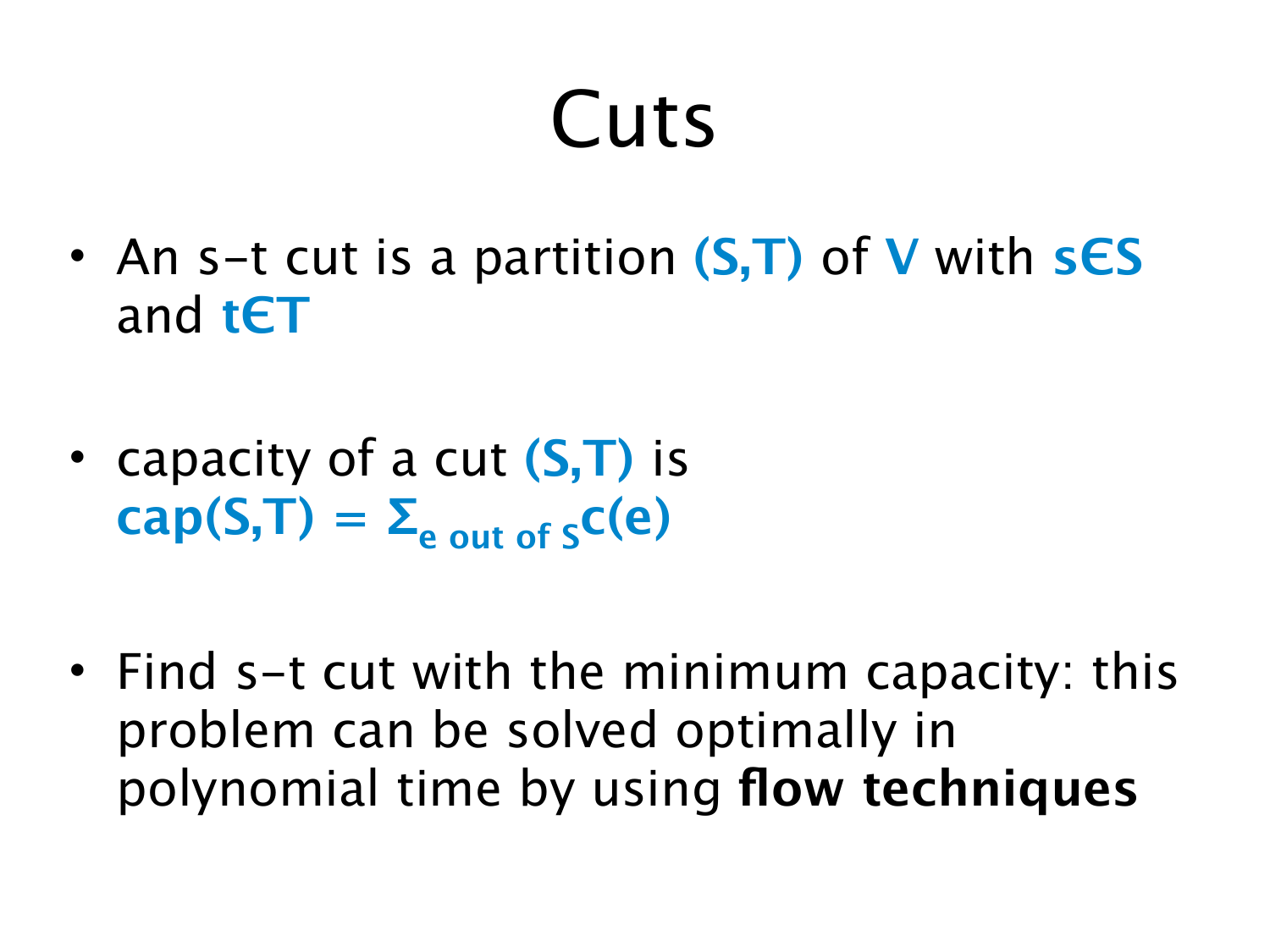#### Flows

- An s-t flow is a function that satisfies – For each **eЄE 0≤f(e) ≤c(e)** [capacity]
	- For each **vЄV-{s,t}:**

 $\Sigma_{\text{e in to }v}f(\textbf{e}) = \Sigma_{\text{e out of }v}f(\textbf{e})$  [conservation]

• The value of a flow f is:  $v(f) = \sum_{e \text{ out of } s} f(e)$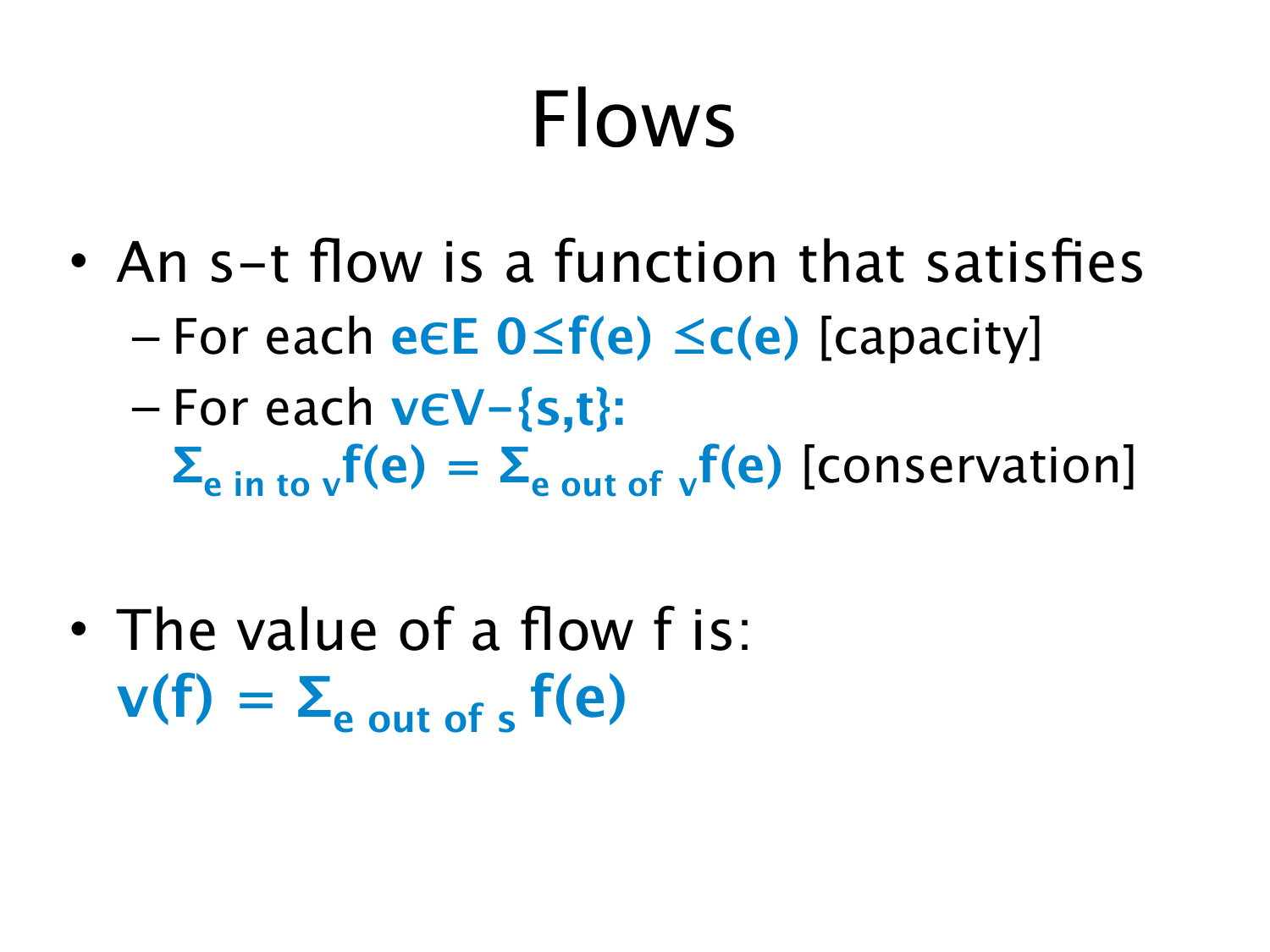#### Max flow problem

• Find **s-t** flow of maximum value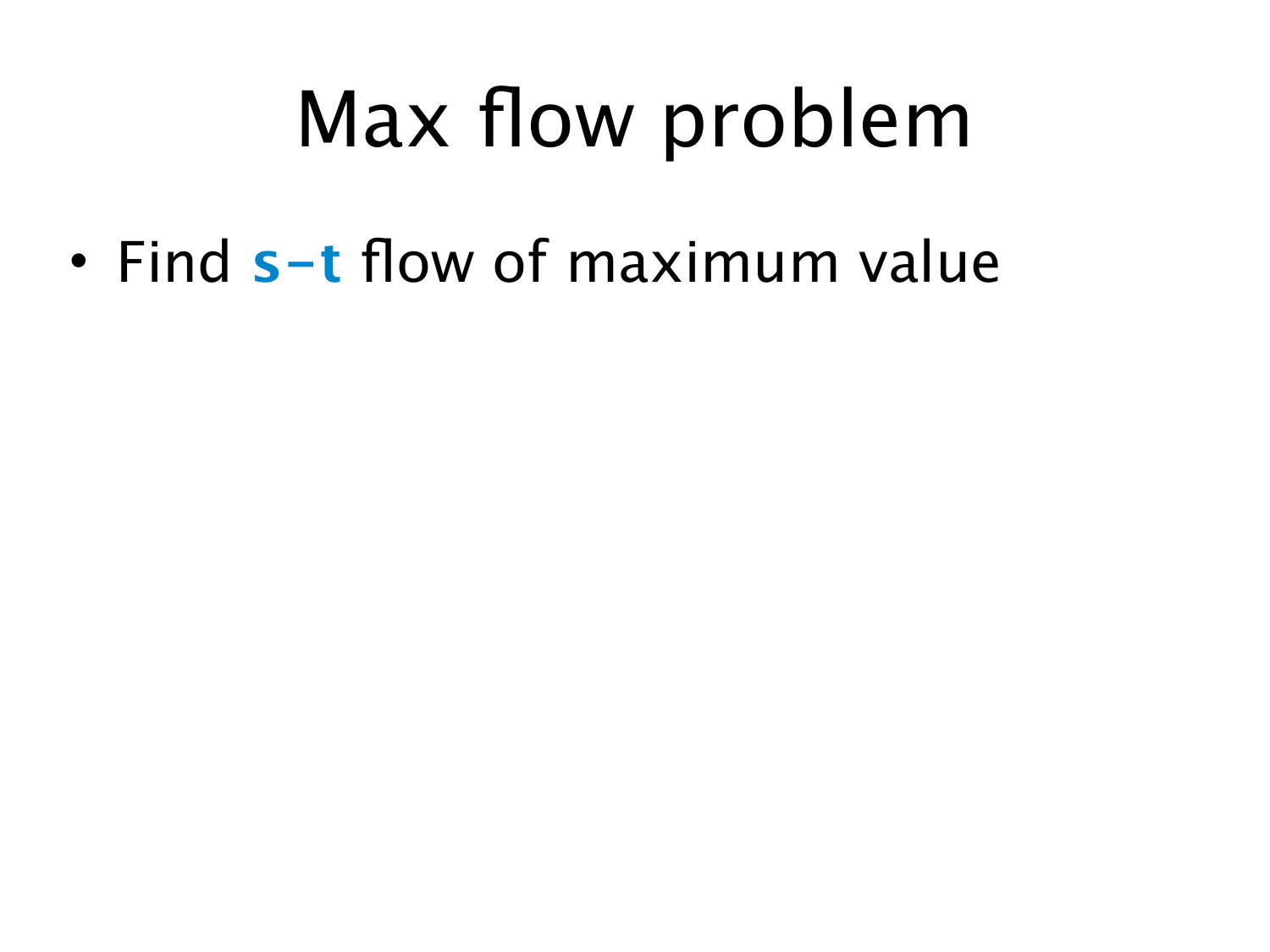#### Flows and cuts

• Flow value lemma: Let f be any flow and let **(S,T)** be any **s-t** cut. Then, the net flow sent across the cut is equal to the amount leaving **s**

 $\Sigma$ <sub>e out of S</sub>  $f(e) - \Sigma$ <sub>e in to S</sub>  $f(e) = v(f)$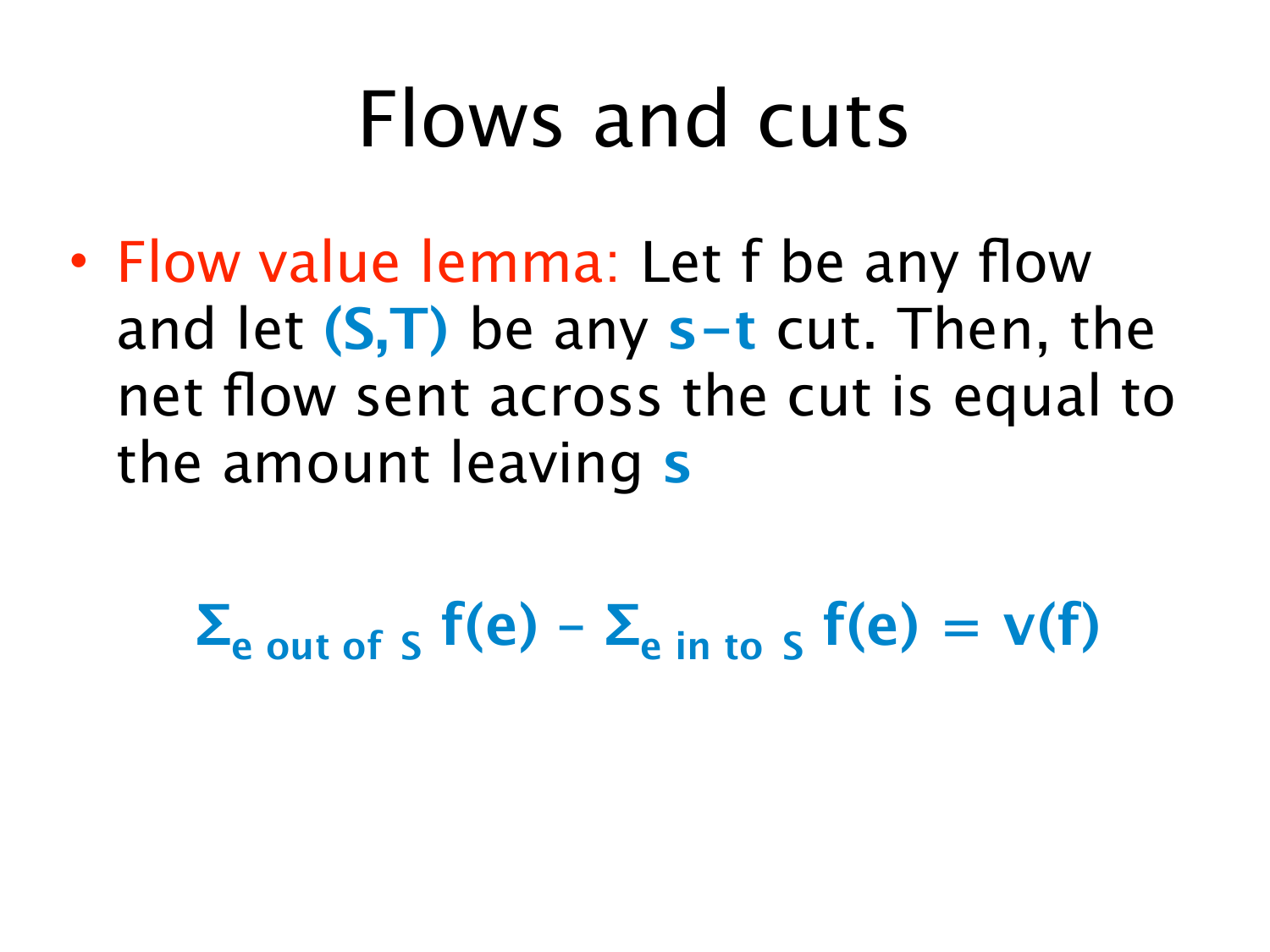#### Flows and cuts

• **Weak duality:** Let **f** be any flow and let **(S,T)** be any **s-t** cut. Then the value of the flow is at most the capacity of the cut defined by **(S,T):**

**v(f) ≤cap(S,T)**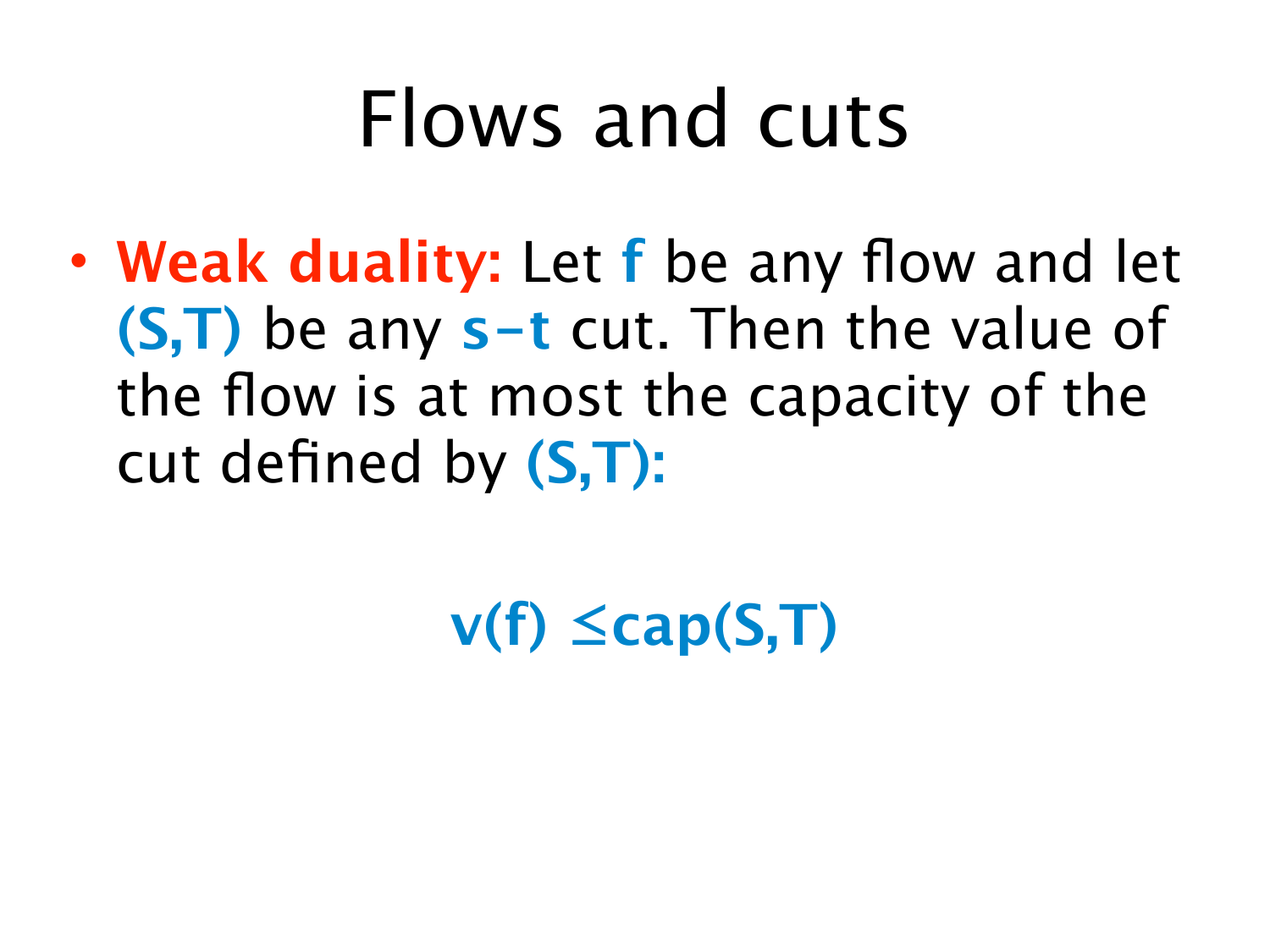#### Certificate of optimality

• Let **f** be any flow and let **(S,T)** be any cut. If  $v(f) = cap(S,T)$  then **f** is a max flow and **(S,T)** is a min cut.

• The min-cut max-flow problems can be solved optimally in polynomial time!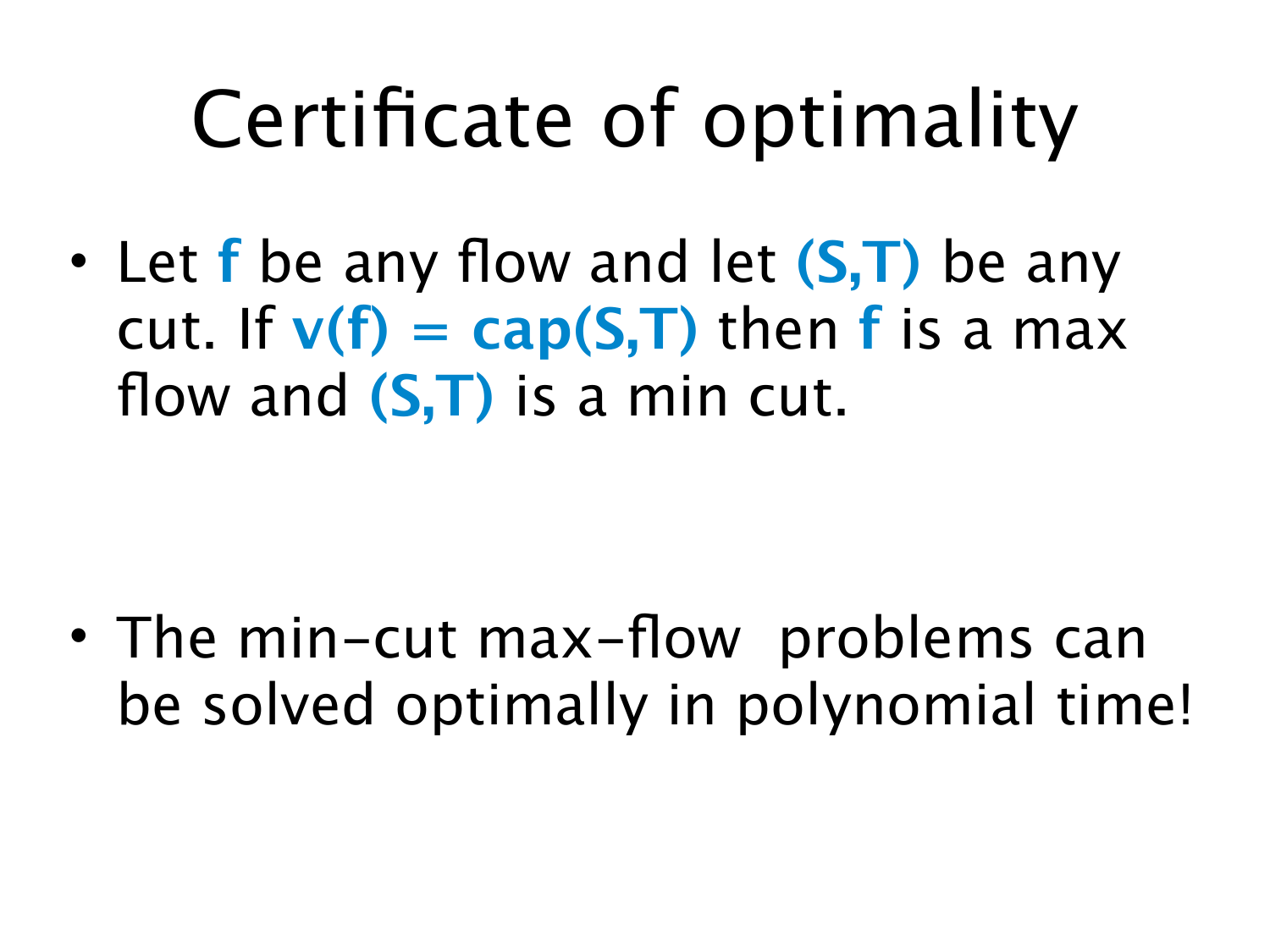# Setting

- Connected, undirected graph **G=(V,E)**
- Assignment of weights to edges:  $w: E \rightarrow R^+$
- **Cut:** Partition of V into two sets: **V', V-V'**. The set of edges with one end point in **V** and the other in **V'** define the cut
- The removal of the cut disconnects **G**
- **Cost of a cut:** sum of the weights of the edges that have one of their end point in **V'** and the other in **V-V'**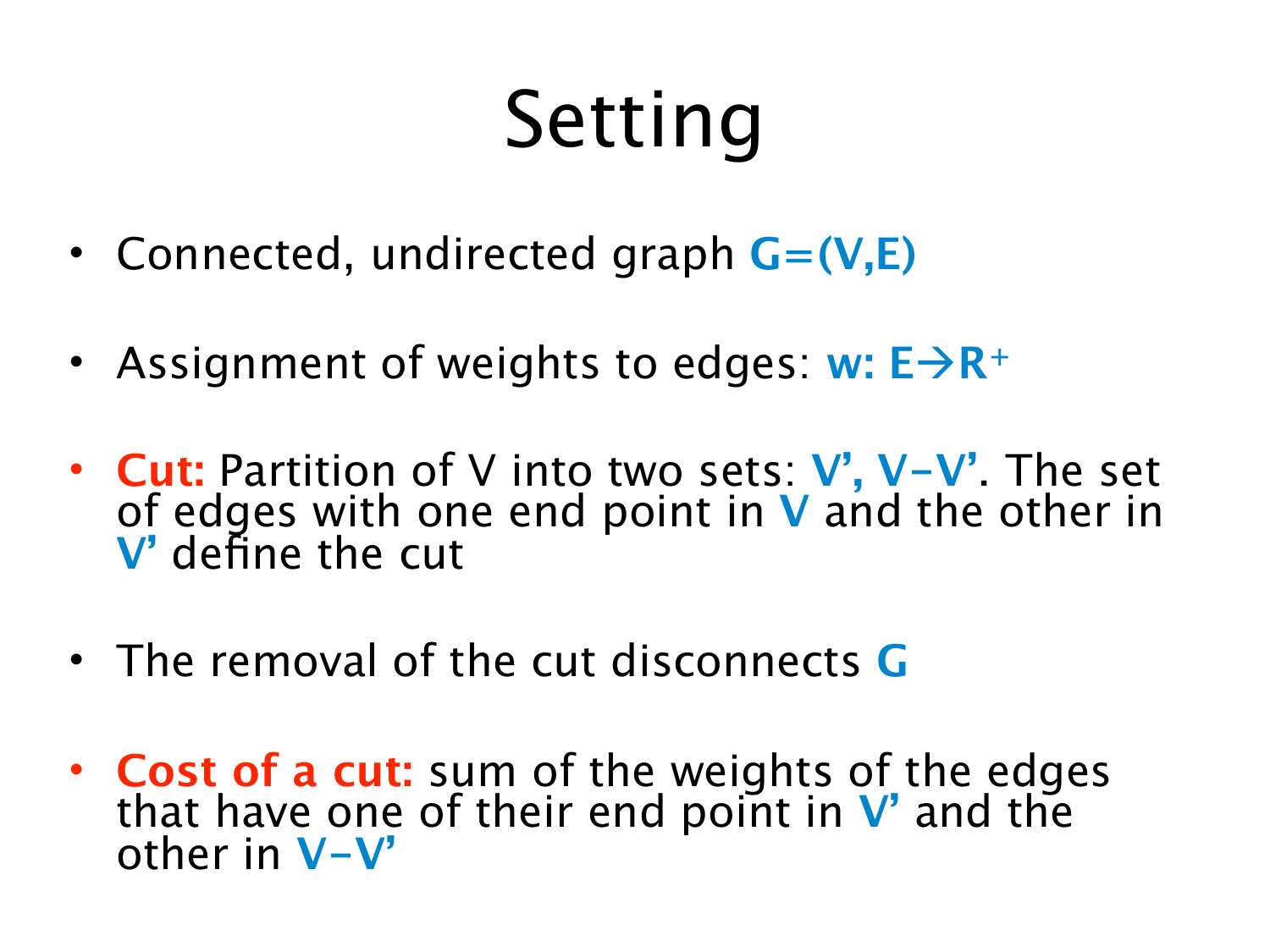## Min cut problem

• Can we solve the min-cut problem using an algorithm for s-t cut?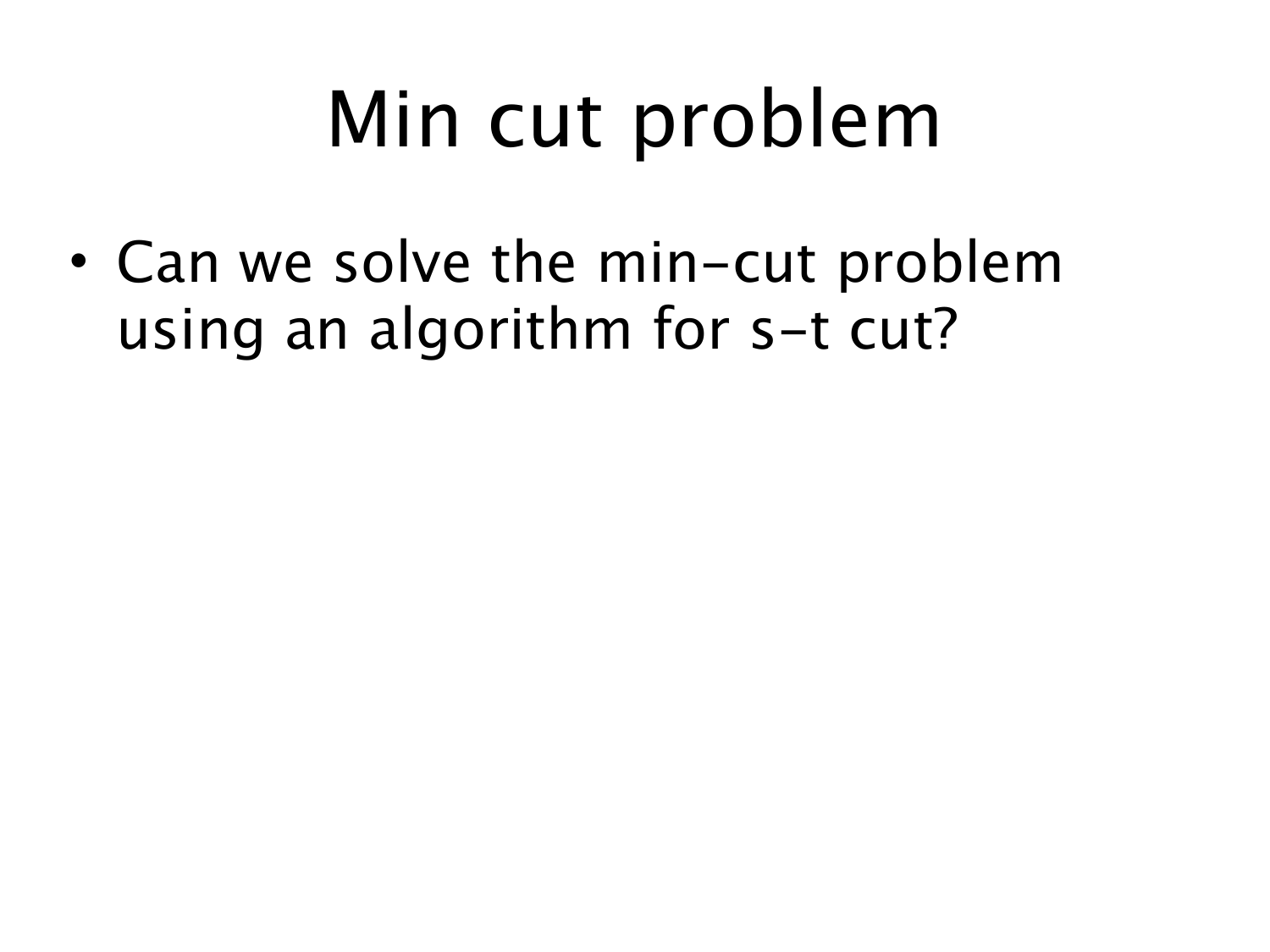## Randomized min-cut algorithm

- **Repeat :** pick an edge uniformly at random and merge the two vertices at its end-points
	- If as a result there are several edges between some pairs of (newly-formed) vertices retain them all
	- Edges between vertices that are merged are removed (**no self-loops**)
- **Until** only **two** vertices remain
- The set of edges between these two vertices is a cut in **G** and is output as a candidate min-cut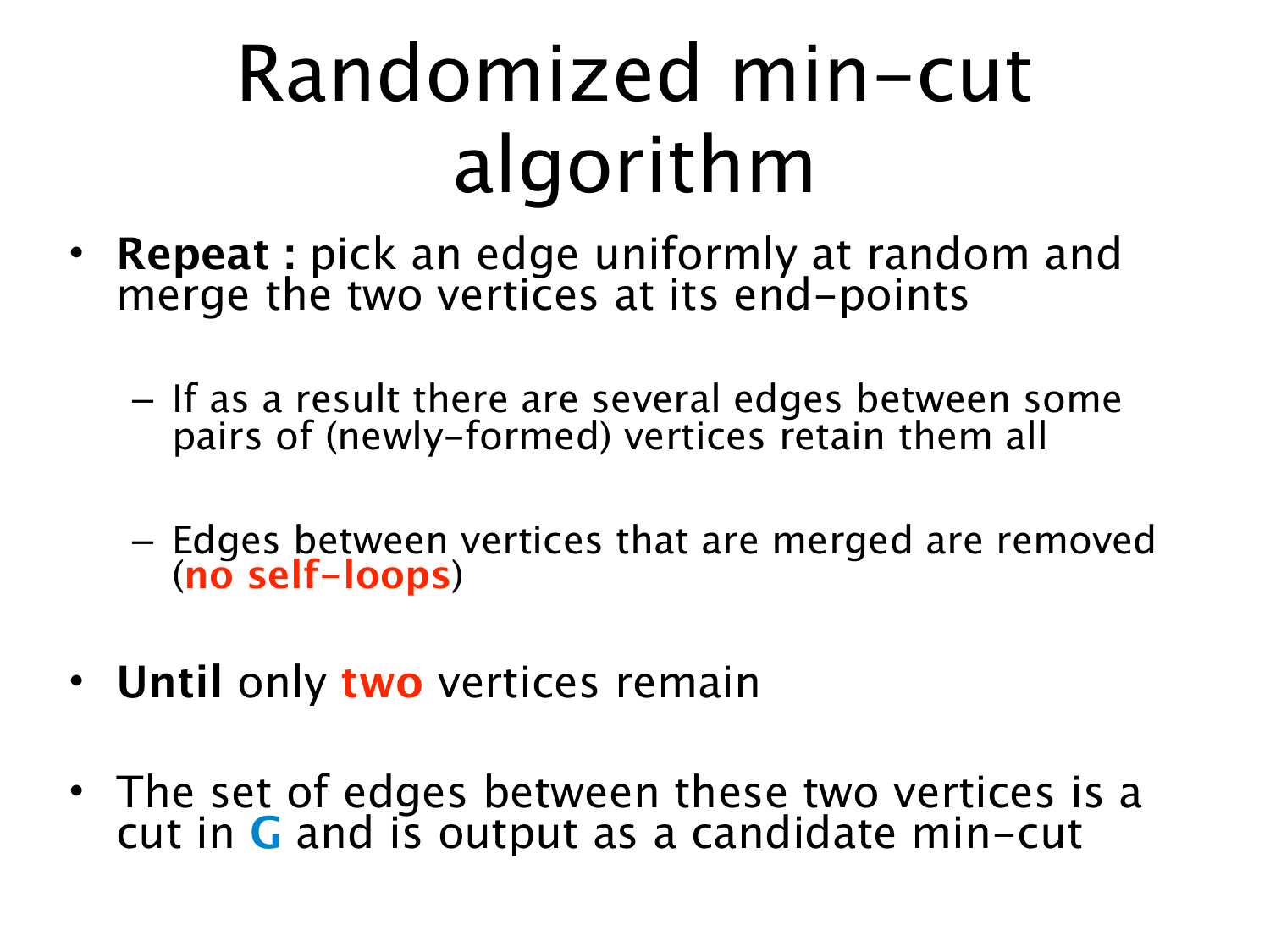#### Example of **contraction**



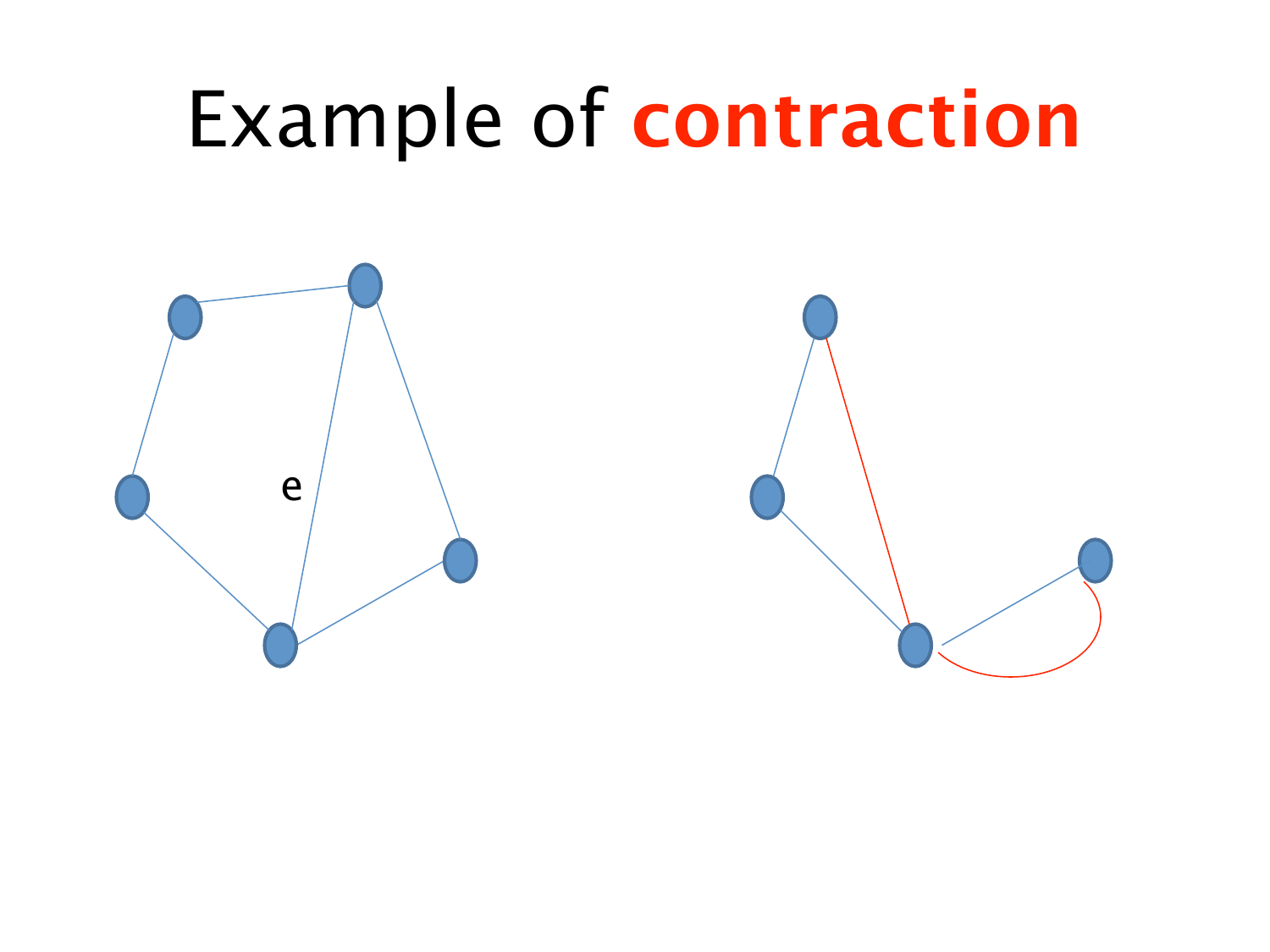## Observations on the algorithm

• Every cut in the graph at any intermediate stage is a cut in the original graph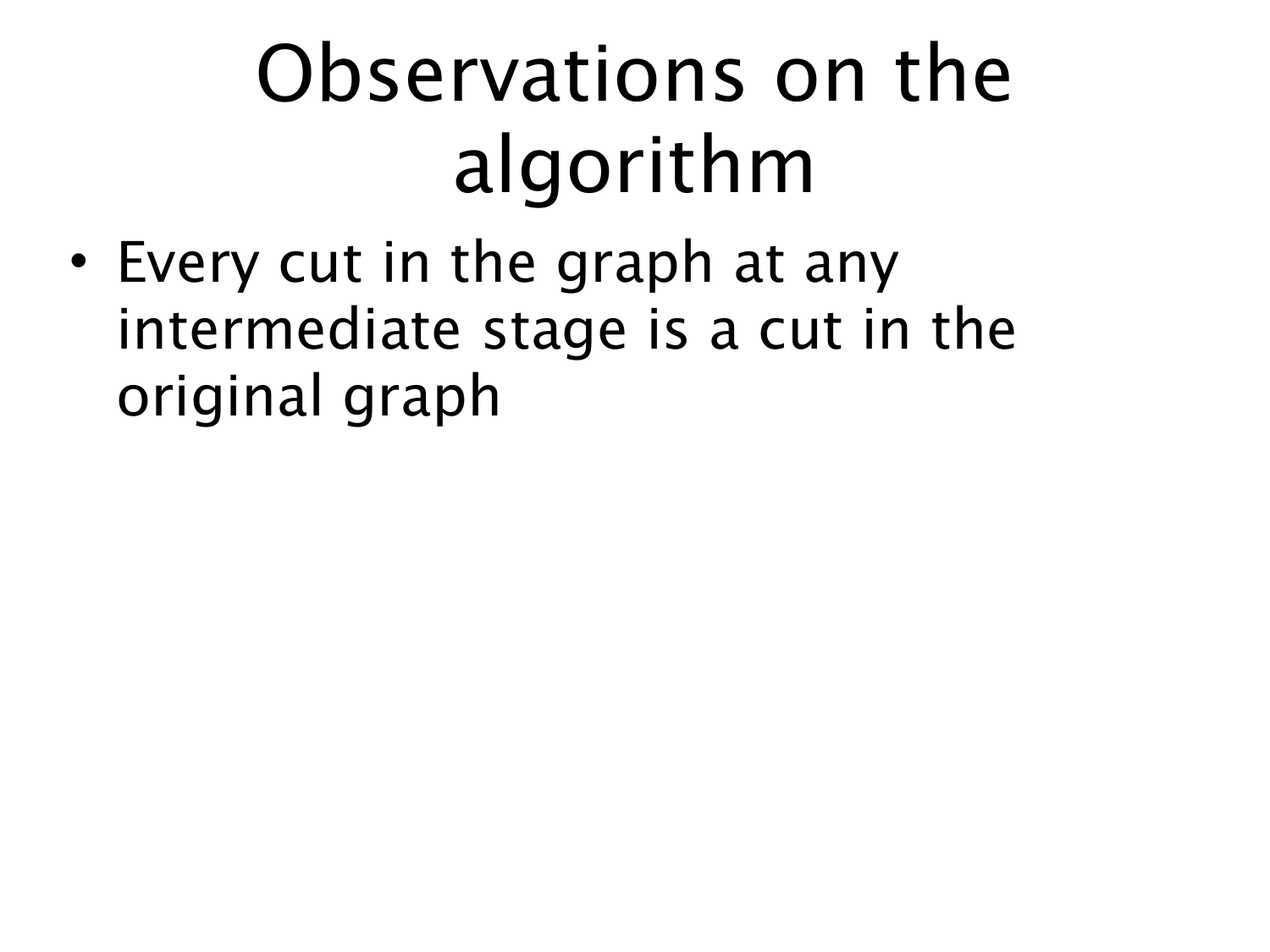# Analysis of the algorithm

- **•** C the min-cut of size  $k \rightarrow$  G has at least  $kn/2$  edges
	- Why?
- **E i** : the event of not picking an edge of **C** at the **i**-th step for **1≤i ≤n-2**
- **Step 1:**
	- $-$  Probability that the edge randomly chosen is in  $C$  is at most  $2k/(kn)=2/n \rightarrow Pr(E_{1})$ **≥ 1-2/n**
- **Step 2:**
	- $-$  If E<sub>1</sub> occurs, then there are at least  $k(n-1)/2$  edges remaining
	- $-$  The probability of picking one from C is at most  $2/(n-1) \rightarrow Pr(E_{_2}|E_{_1}) = 1 2/(n-1)$
- **Step i:**
	- Number of remaining vertices: **n-i+1**
	- Number of remaining edges: **k(n-i+1)/2** (since we never picked an edge from the cut)
	- **Pr(Ei|Πj=1…i-1 Ej ) ≥ 1 2/(n-i+1)**
	- Probability that no edge in **C** is ever picked**: Pr(Πi=1…n-2 Ei ) ≥ Πi=1…n-2(1-2/(n-i +1))=2/(n2-n)**
- The probability of discovering a particular min-cut is larger than **2/n2**
- Repeat the above algorithm **n2/2** times. The probability that a min-cut is not **found** is  $(1-2/n^2)^{n^2/2} < 1/e$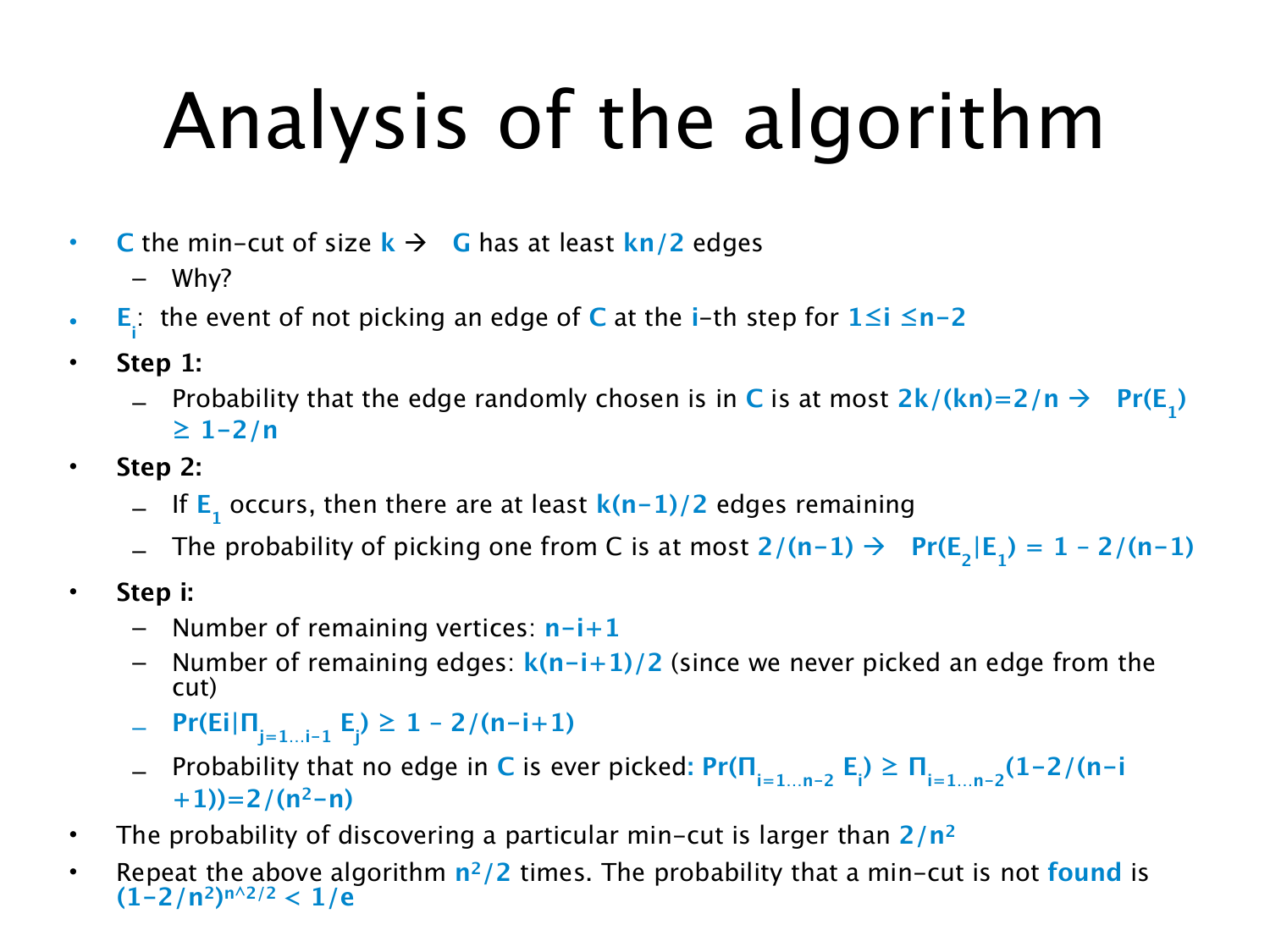# Multiway cut (analogue of s-t cut)

- **Problem:** Given a set of terminals  $S = \{s_1, \ldots, s_k\}$ subset of **V,** a multiway cut is a set of edges whose removal disconnects the terminals from each other. The multiway cut problem asks for the minimum weight such set.
- The multiway cut problem is NP-hard (for  $k>2$ )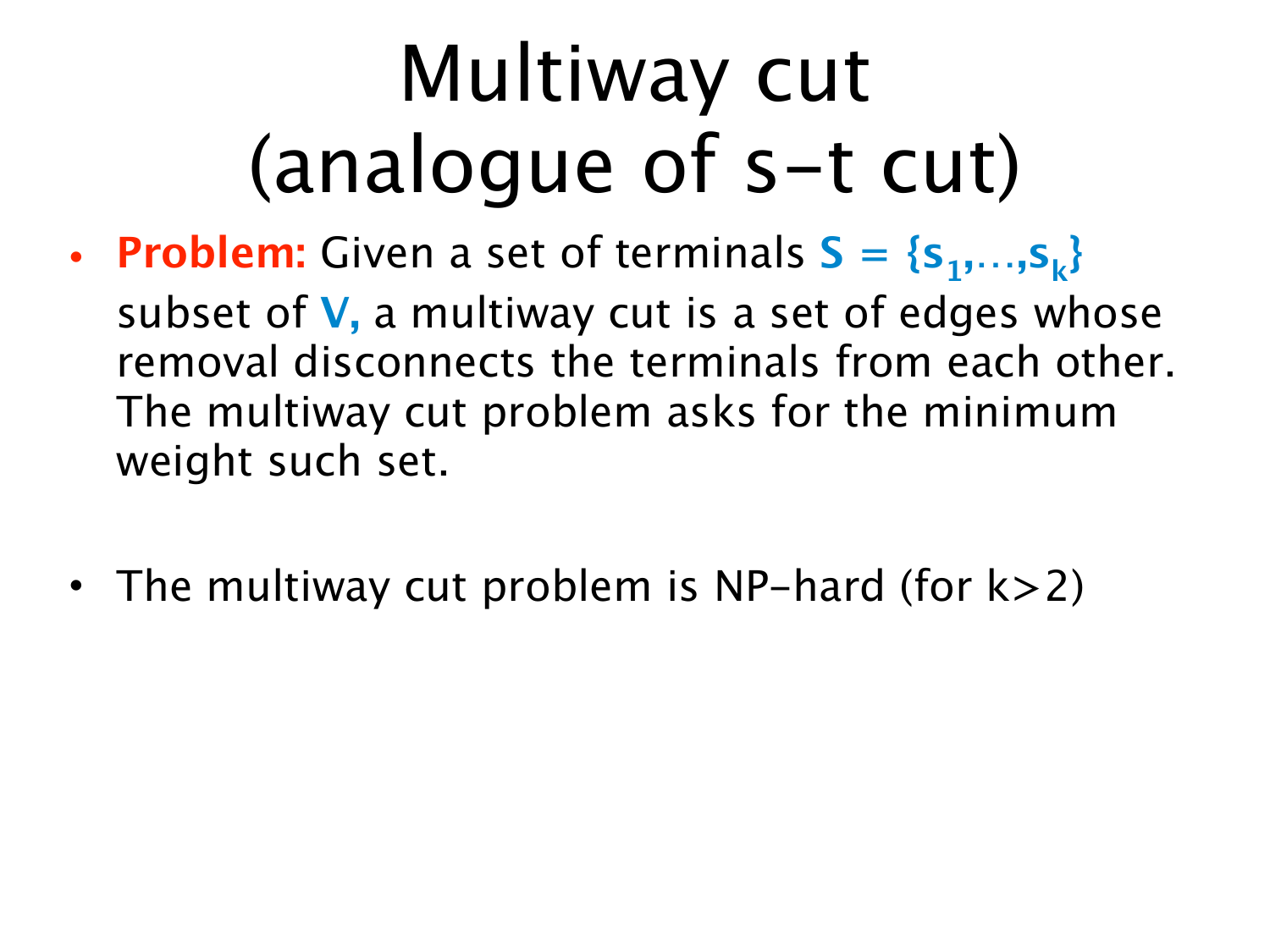# Algorithm for multiway cut

- For each  $i=1,...,k$ , compute the minimum weight **isolating cut** for  $s_i$ , say  $C_i$
- Discard the heaviest of these cuts and output the union of the rest, say **C**
- **Isolating cut** for  $s_i$ : The set of edges whose removal disconnects **s**<sub>i</sub> from the rest of the terminals
- How can we find a minimum-weight isolating cut?
	- Can we do it with a single s-t cut computation?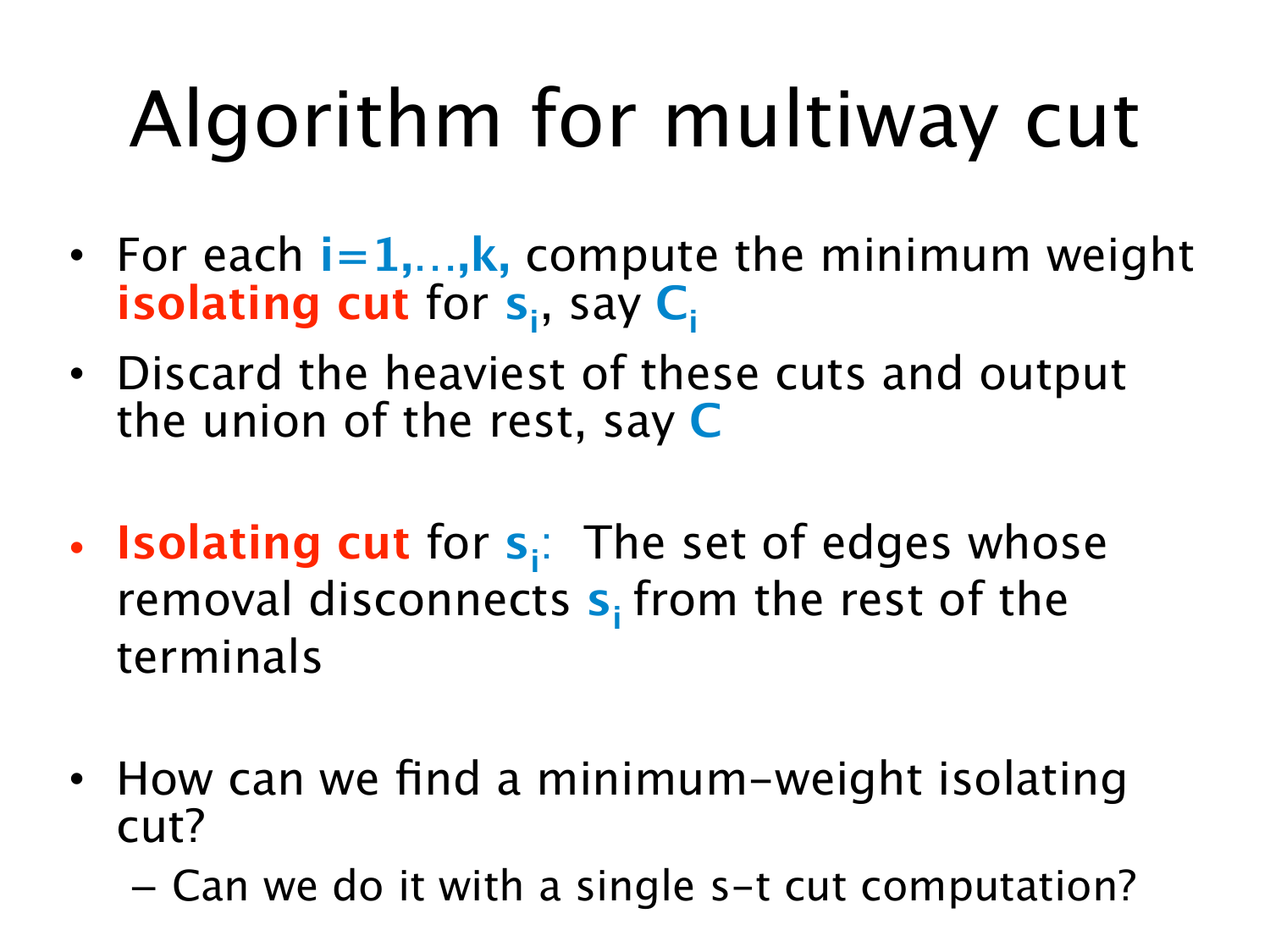# Approximation result

• The previous algorithm achieves an approximation guarantee of **2-2/k**

• **Proof**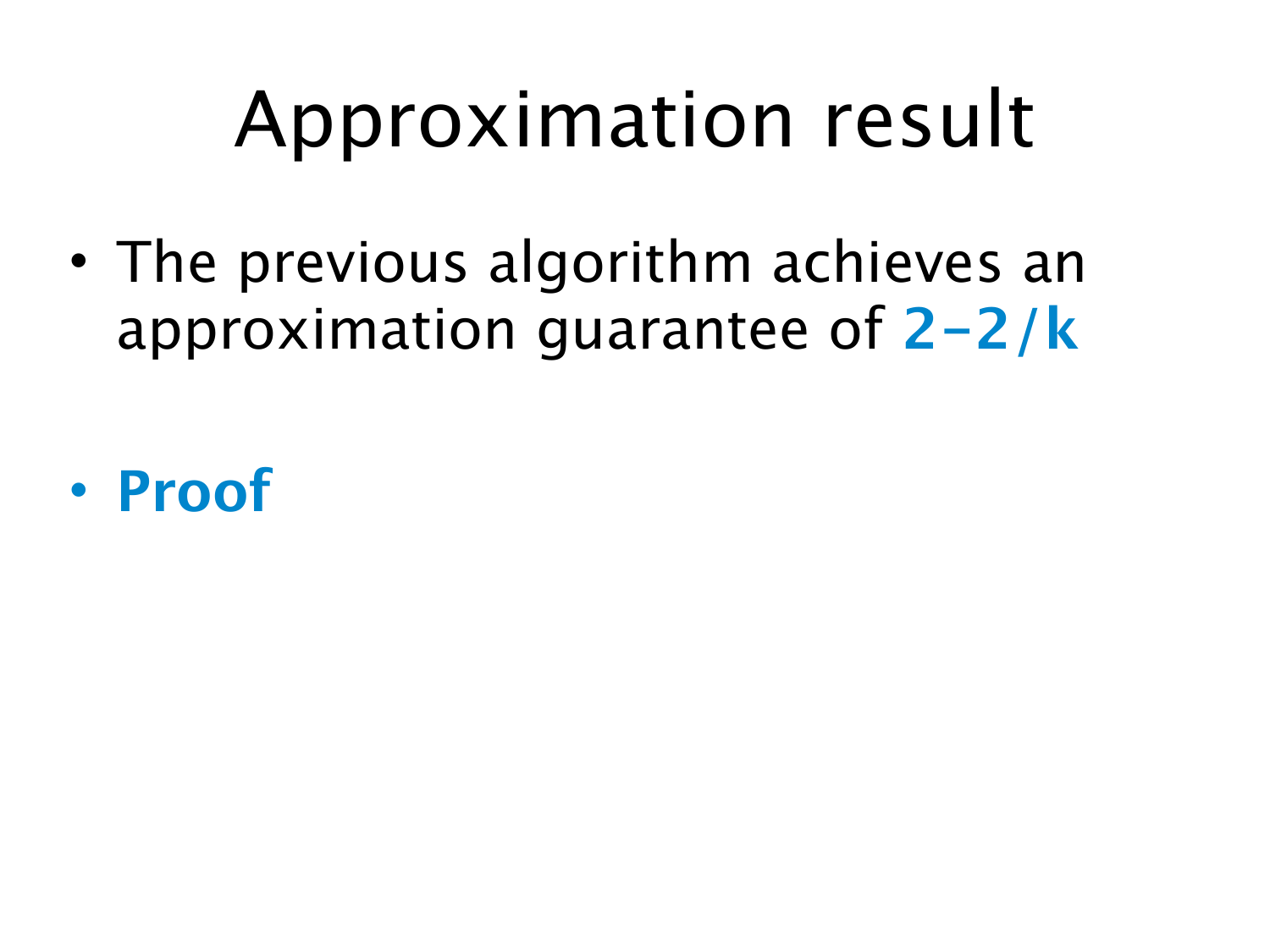#### Minimum k-cut

- A set of edges whose removal leaves **k** connected components is called a **k**-cut. The minimum k-cut problem asks for a **minimum-weight k**-cut
- Recursively compute cuts in G (and the resulting connected components) until there are **k** components left
- This is a **(2-2/k)**-approximation algorithm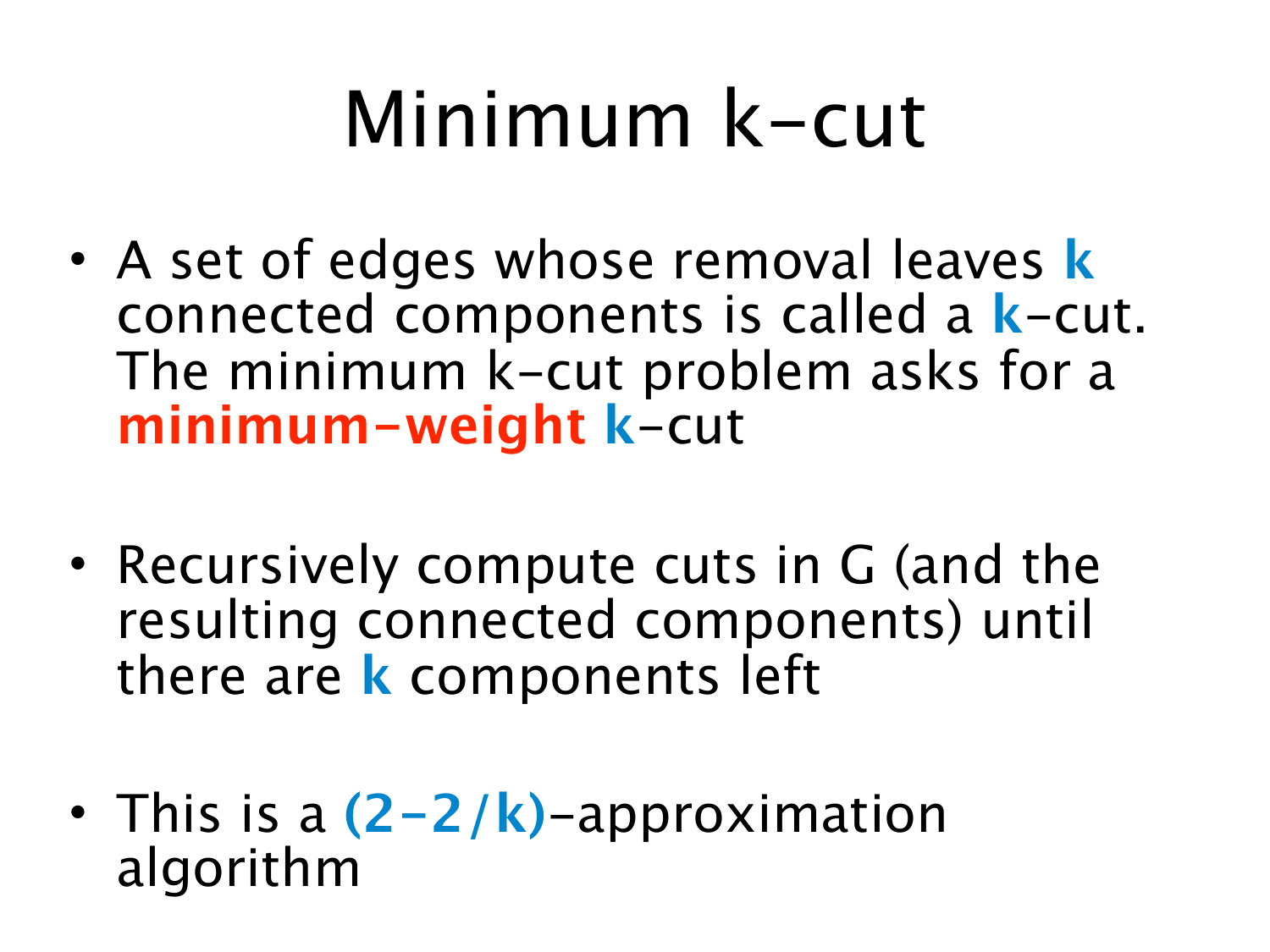## Minimum k-cut algorithm

- Compute the Gomory-Hu tree **T** for **G**
- Output the union of the lightest **k-1**  cuts of the **n-1** cuts associated with edges of **T** in **G;** let **C** be this union
- The above algorithm is a **(2-2/k)** approximation algorithm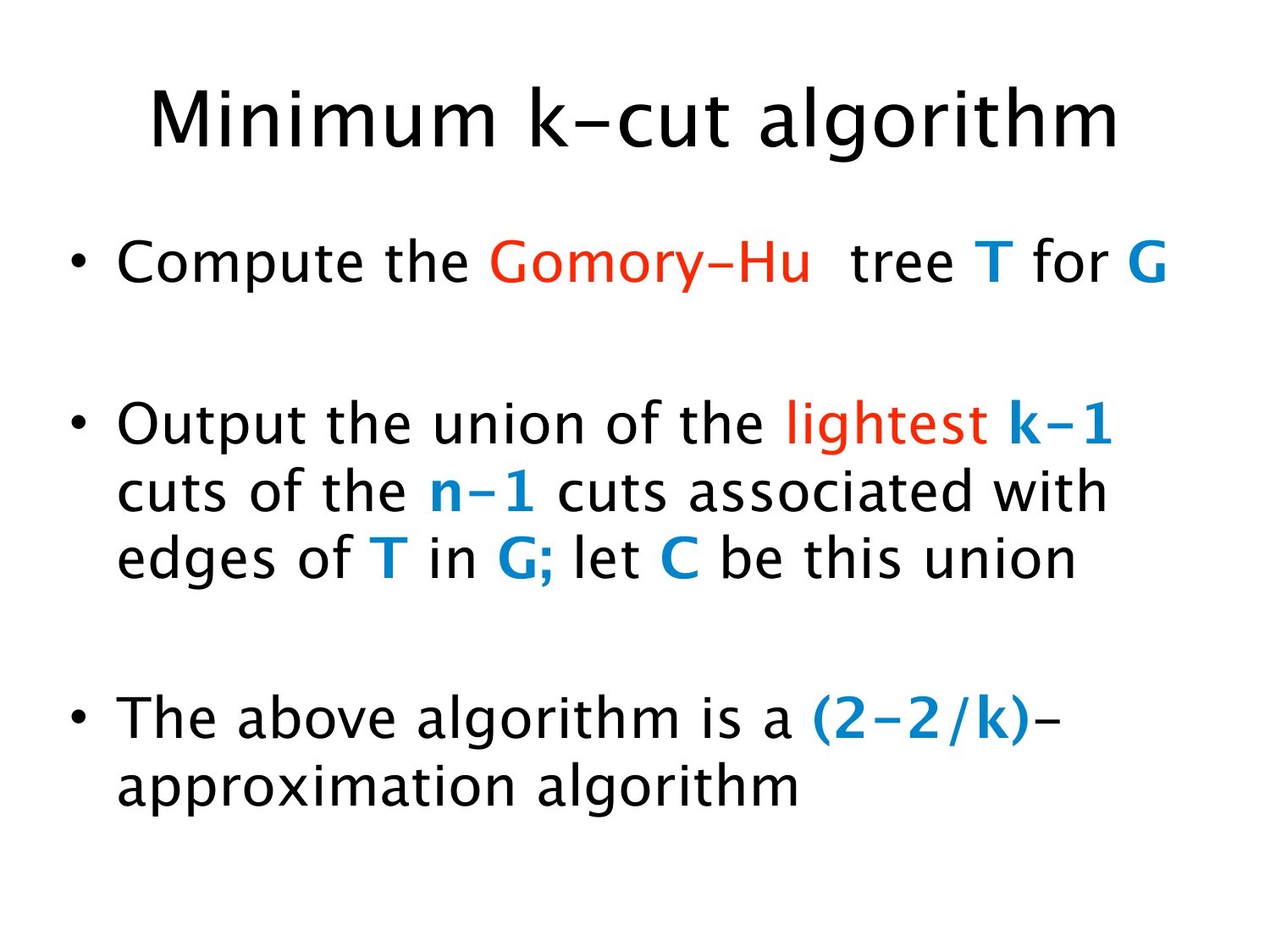#### Gomory-Hu Tree

- **T** is a tree with vertex set **V**
- The edges of **T** need not be in **E**
- Let **e** be an edge in **T**; its removal from **T** creates two connected components with vertex sets **(S,S')**
- The cut in **G** defined by partition **(S,S')** is the cut associated with **e** in **G**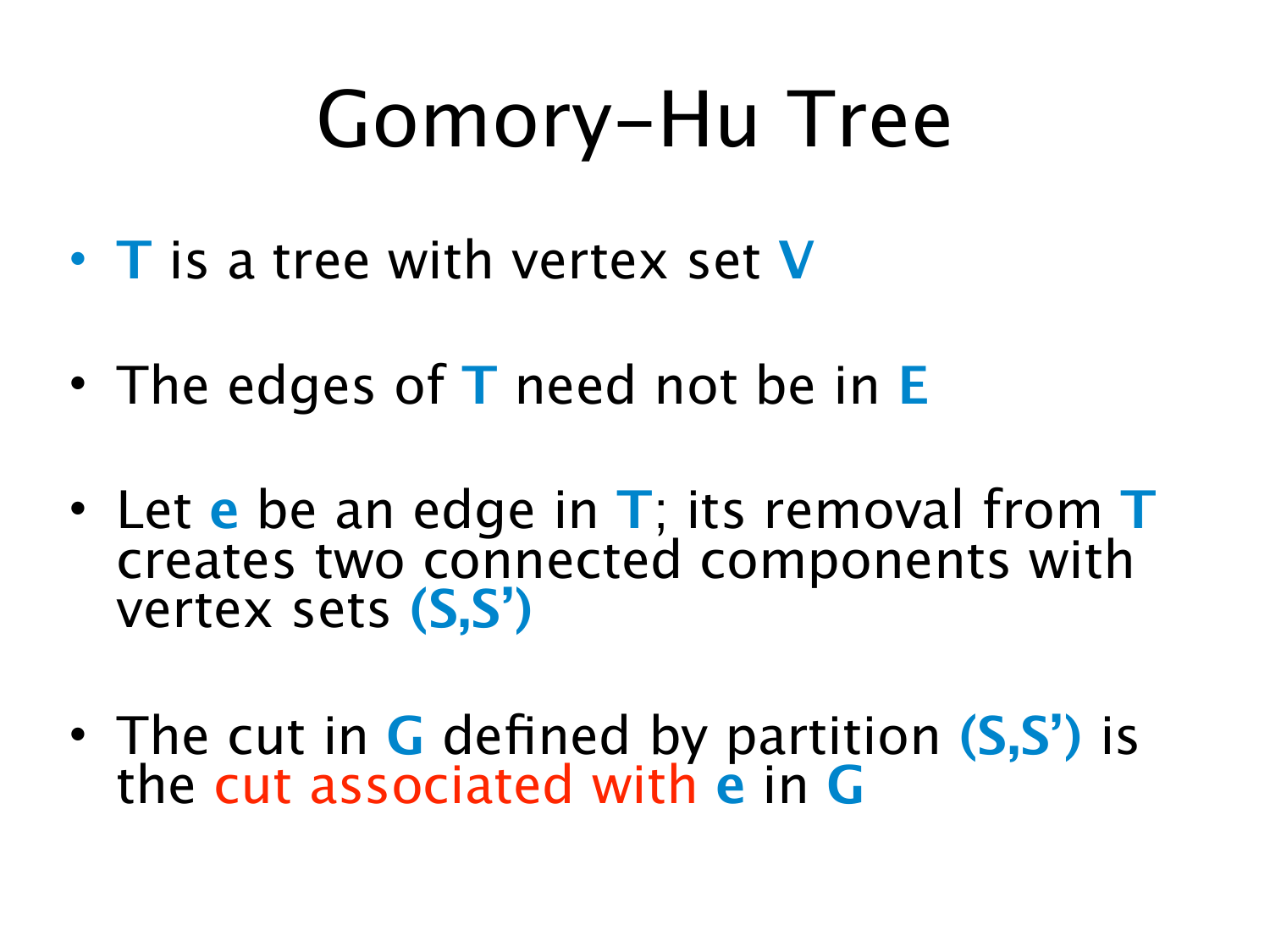#### Gomory-Hu tree

- Tree **T** is said to be the Gomory-Hu tree for **G** if
	- For each pair of vertices **u,v** in **V**, the weight of a minimum **u-v** cut in **G** is the same as that in **T**
	- For each edge **e** in **T**, **w'(e)** is the weight of the cut associated with **e** in **G**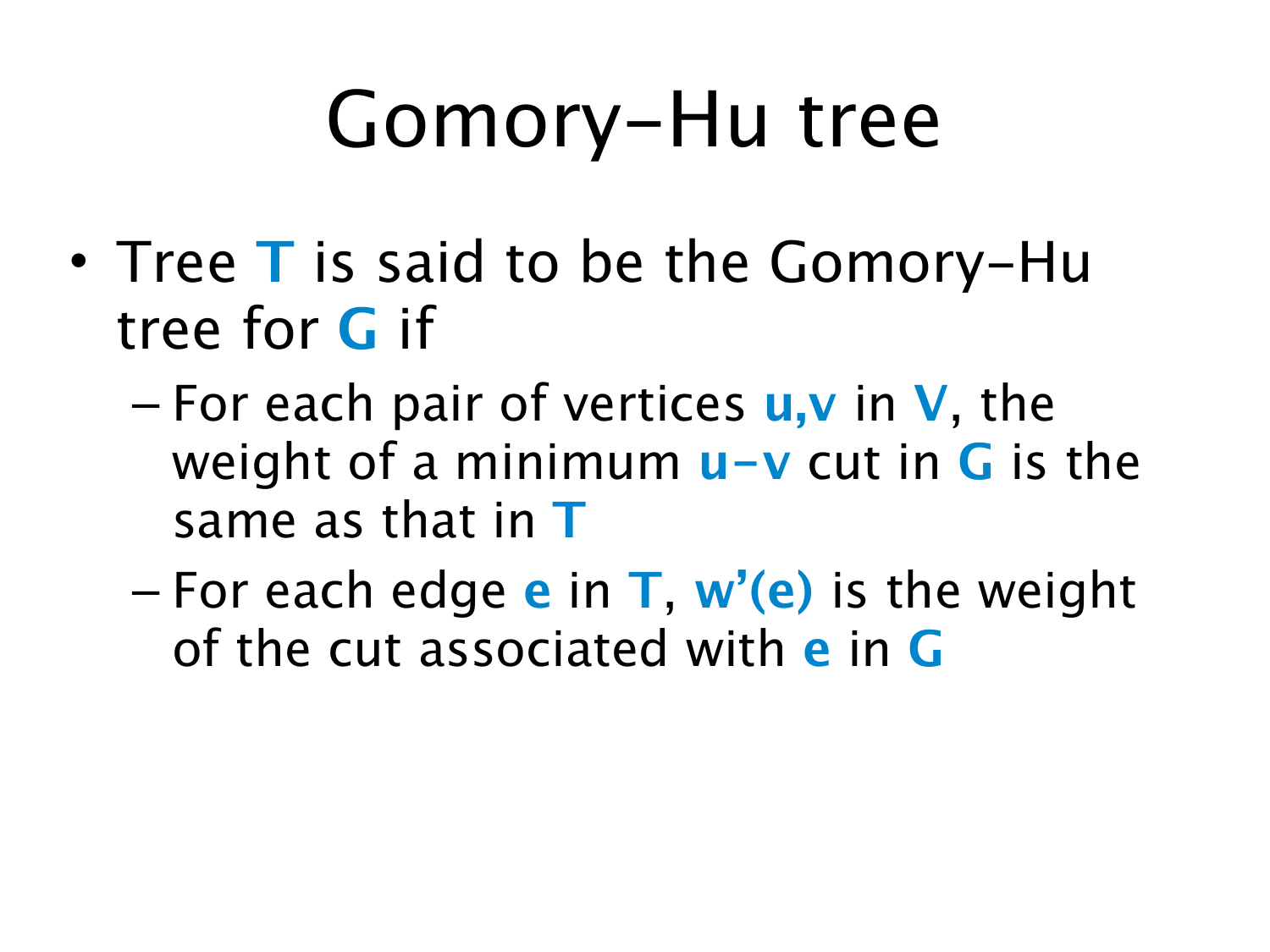## Min-cuts again

- What does it mean that a set of nodes are well or sparsely interconnected?
- min-cut: the min number of edges such that when removed cause the graph to become disconnected
	- small min-cut implies sparse connectivity

$$
-\min_{U} E(U, V \setminus U) = \sum_{i \in U} \sum_{j \in V \setminus U} A[i, j]
$$

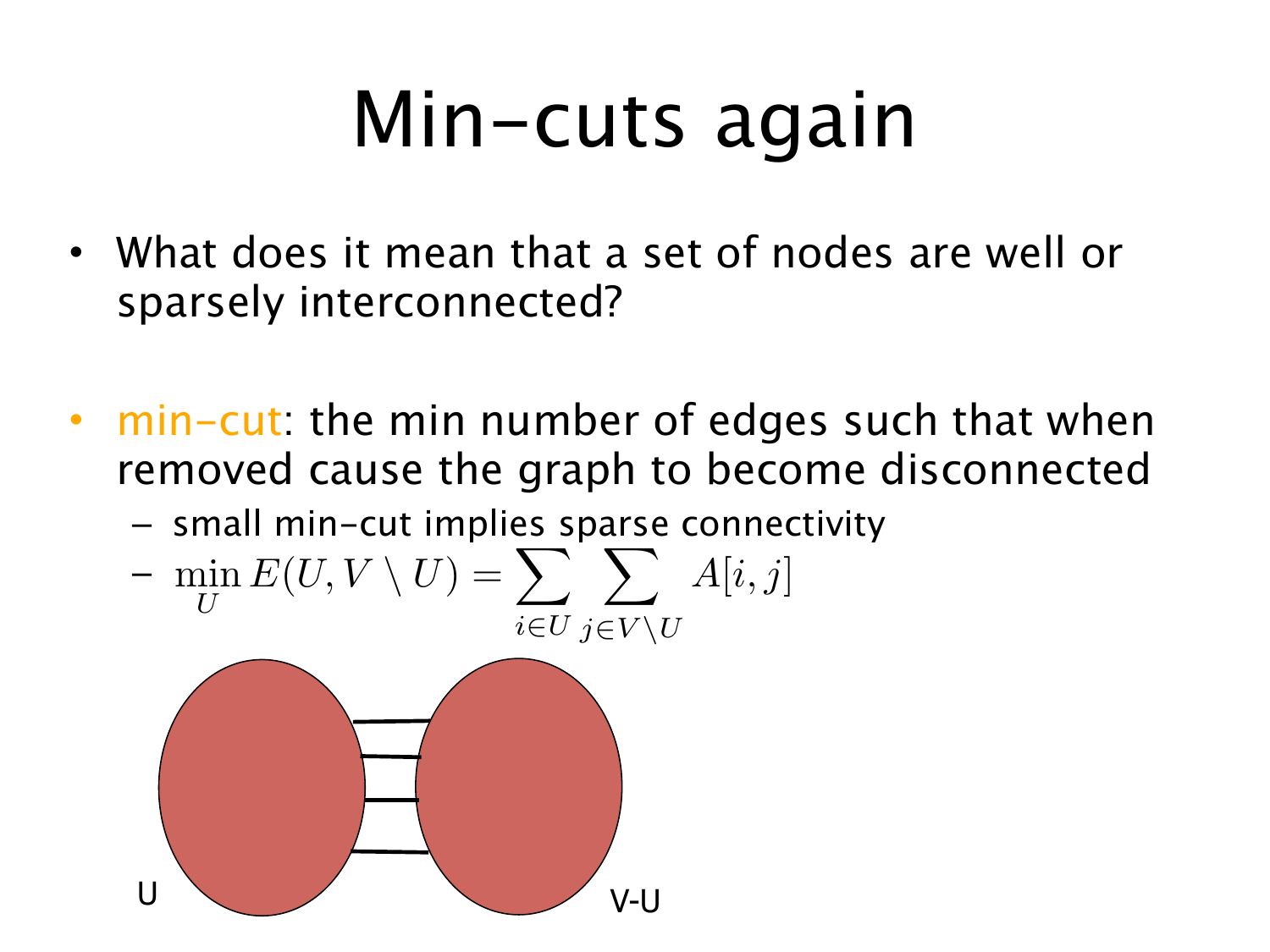# Measuring connectivity

- What does it mean that a set of nodes are well interconnected?
- min-cut: the min number of edges such that when removed cause the graph to become disconnected
	- not always a good idea!

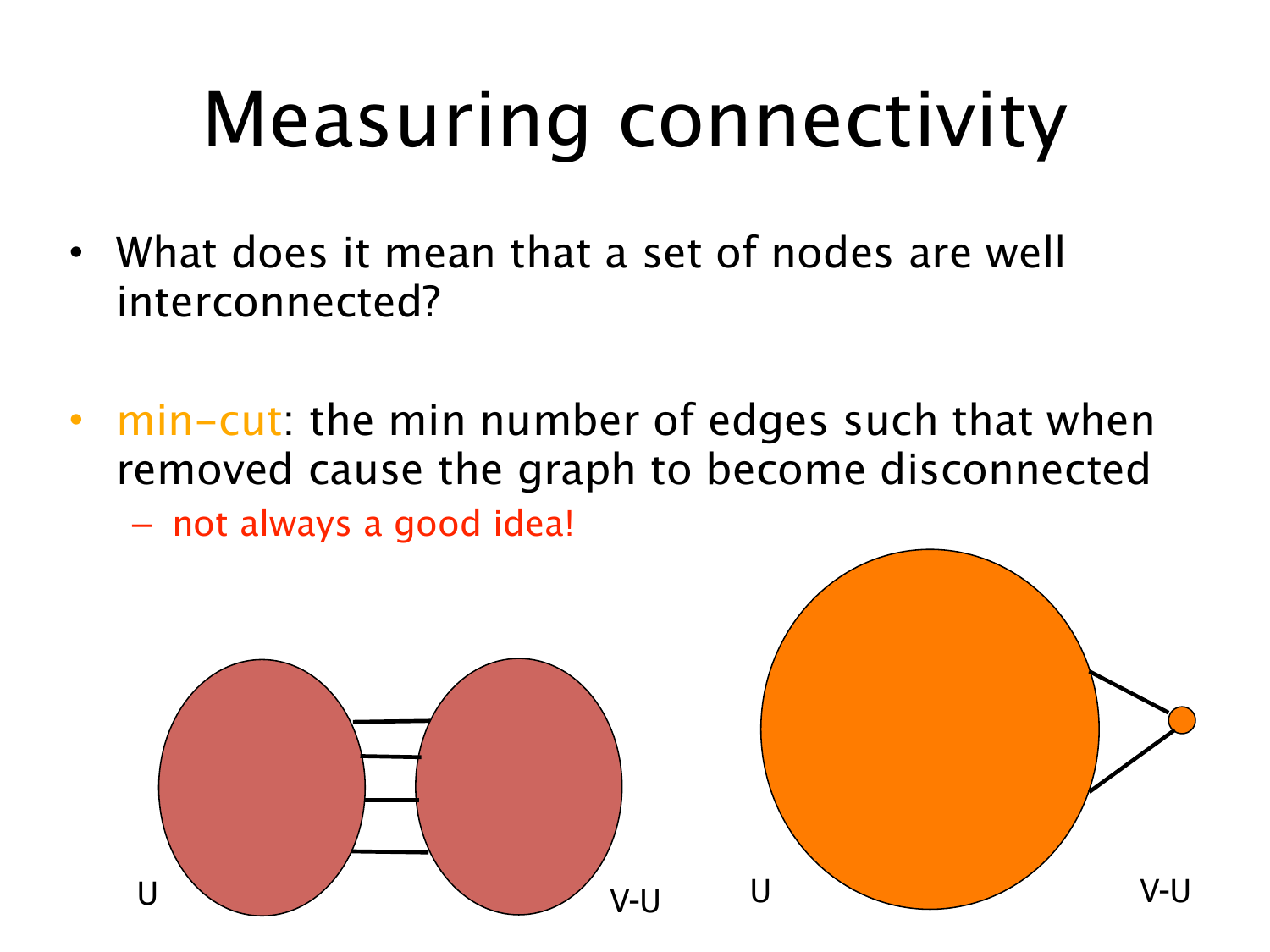## Graph expansion

- Normalize the cut by the size of the smallest component
- Cut ratio:  $\alpha =$  $E(U, V \setminus U)$  $\min\{|U|, |V \setminus U|\}$
- Graph expansion:

$$
\alpha(G) = \min_{U} \frac{E(U, V \setminus U)}{\min\{|U|, |V \setminus U|\}}
$$

• We will now see how the graph expansion relates to the eigenvalue of the adjacency matrix A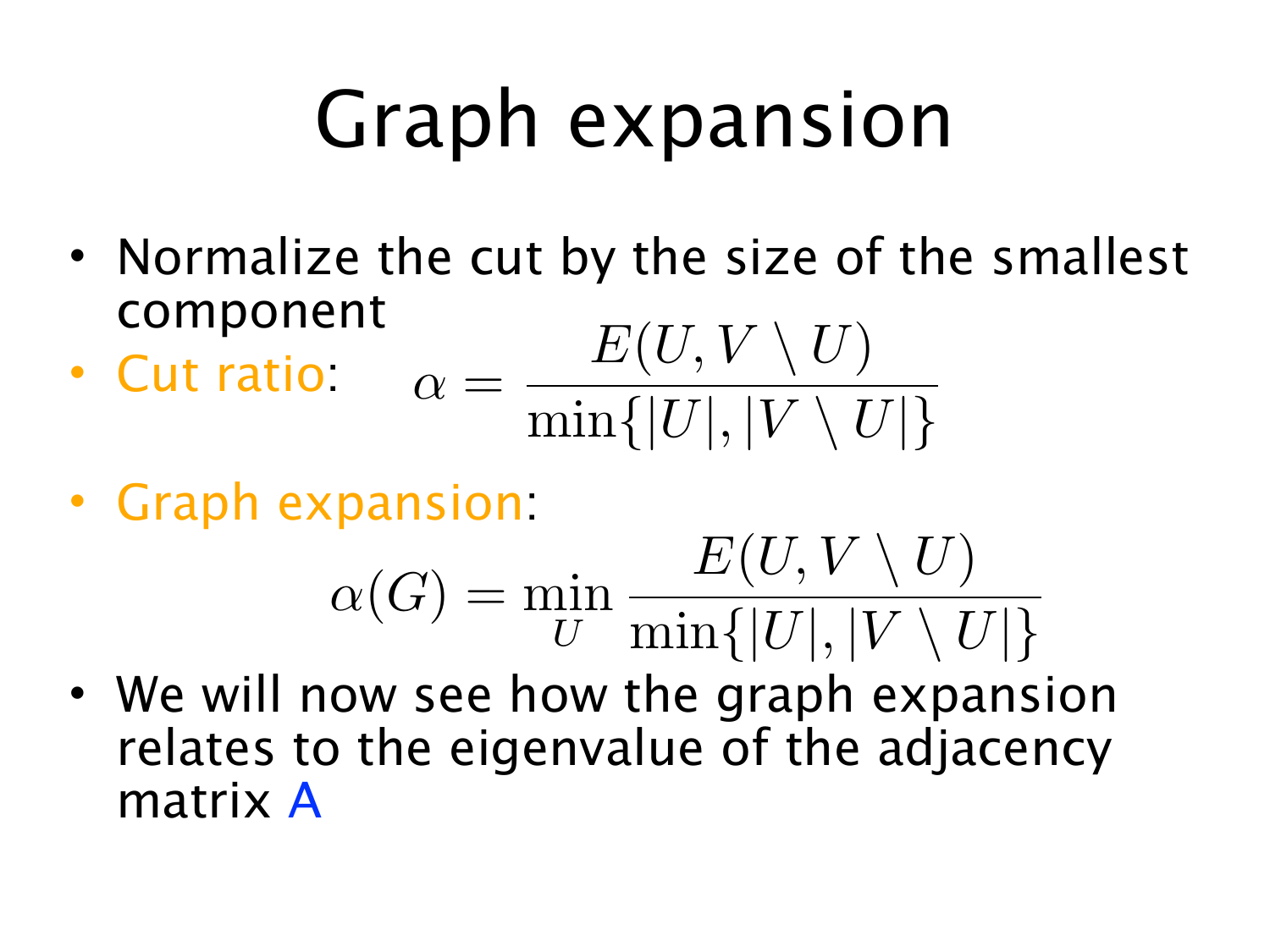## Spectral analysis

- The Laplacian matrix  $L = D A$  where
	- $-A =$  the adjacency matrix
	- $D = diag(d_1, d_2, \ldots, d_n)$ 
		- $\bullet$   $d_i$  = degree of node i

- Therefore
	- $-L(i,i) = d_i$

 $-L(i,j) = -1$ , if there is an edge  $(i,j)$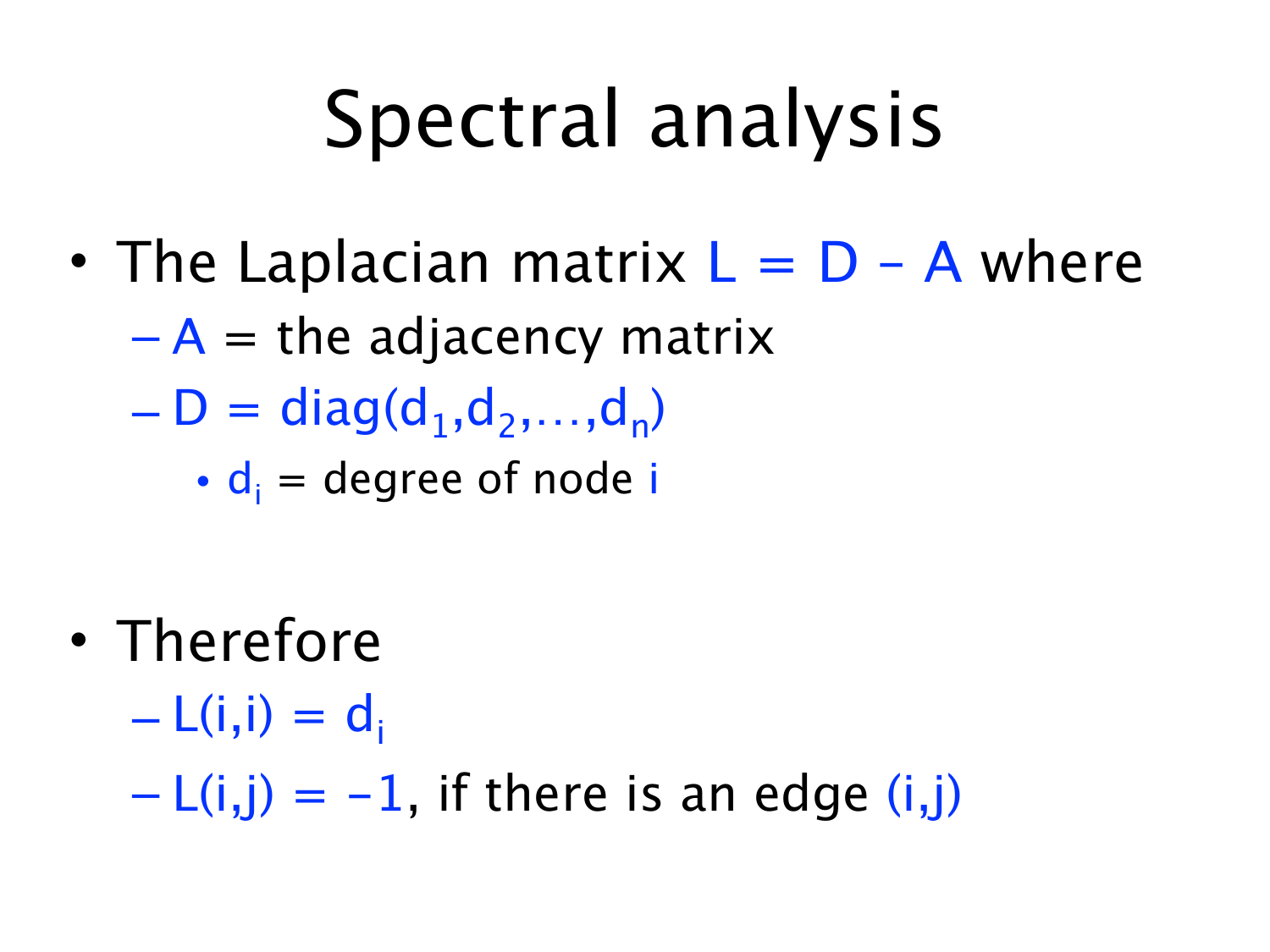## Laplacian Matrix properties

• The matrix L is symmetric and positive semi-definite

 $-$  all eigenvalues of L are positive

• The matrix L has 0 as an eigenvalue, and corresponding eigenvector  $w_1$  =  $(1,1,...,1)$ 

 $-\lambda_1 = 0$  is the smallest eigenvalue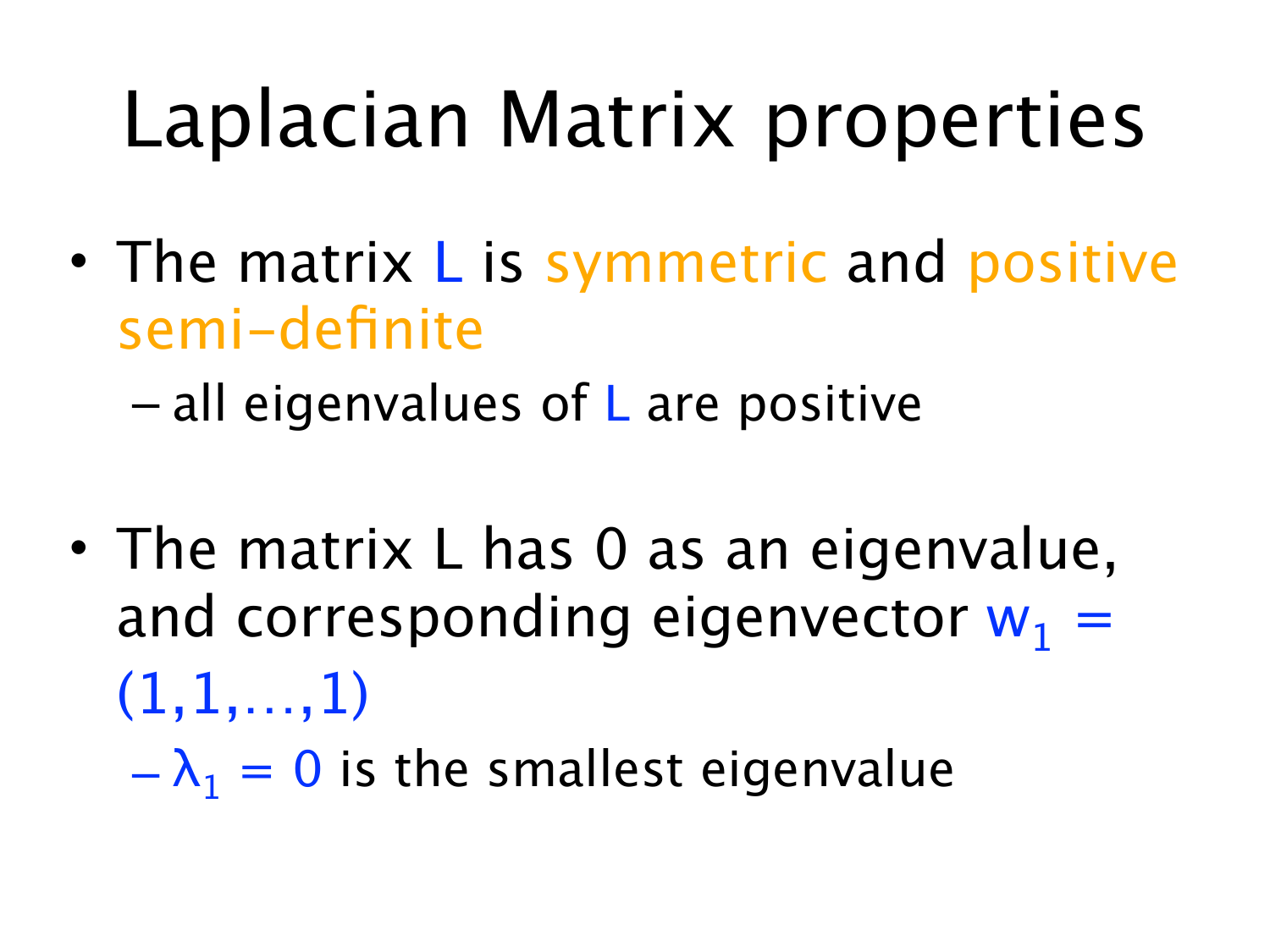## The second smallest eigenvalue

• The second smallest eigenvalue (also known as Fielder value)  $\lambda_2$  satisfies

$$
\lambda_2 = \min_{\|x\|=1, x \perp w_1} x^T L x
$$

• The vector that minimizes  $\lambda_2$  is called the Fielder vector. It minimizes

$$
\lambda_2 = \min_{x \neq 0} \frac{\sum_{(i,j) \in E} (x_i - x_j)^2}{\sum_i x_i^2} \text{ where } \sum_i x_i = 0
$$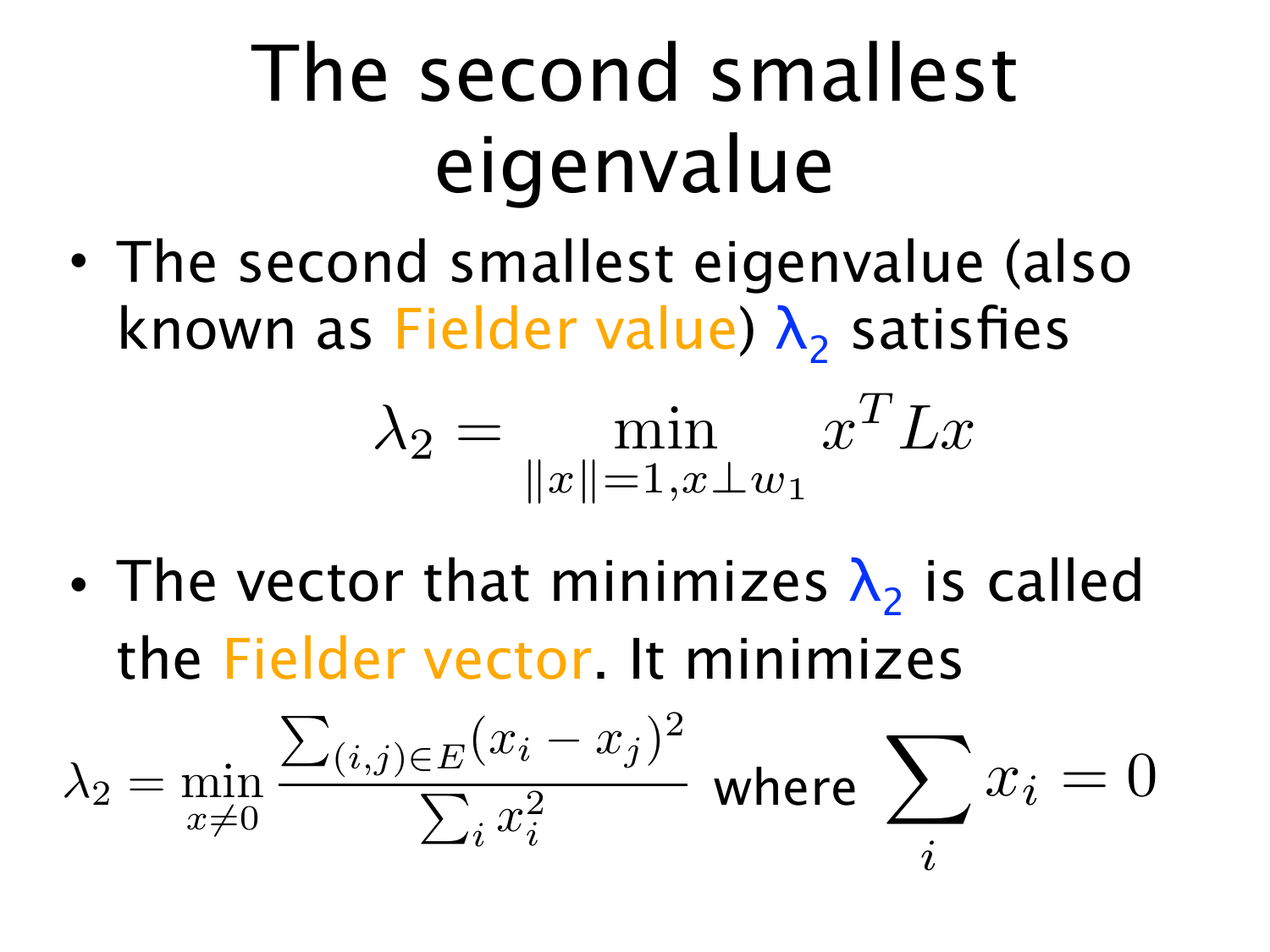## Spectral ordering

• The values of x minimize



- The ordering according to the  $x_i$  values will group similar (connected) nodes together
- Physical interpretation: The stable state of springs placed on the edges of the graph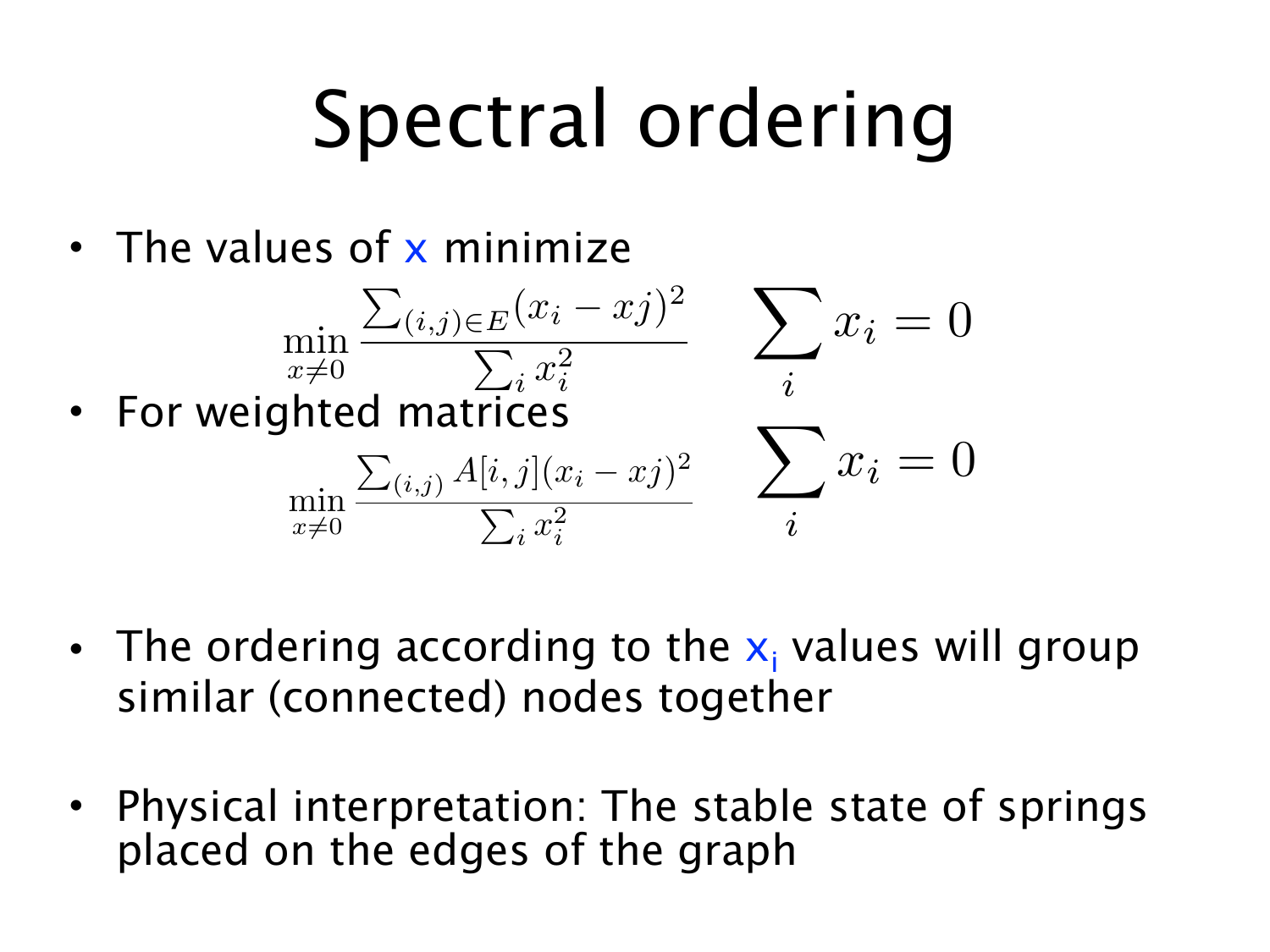# Spectral partition

- Partition the nodes according to the ordering induced by the Fielder vector
- If  $u = (u_1, u_2, ..., u_n)$  is the Fielder vector, then split nodes according to a value s
	- bisection: s is the median value in u
	- ratio cut: s is the value that minimizes  $\alpha$
	- $-$  sign: separate positive and negative values (s=0)
	- gap: separate according to the largest gap in the values of u
- This works well (provably for special cases)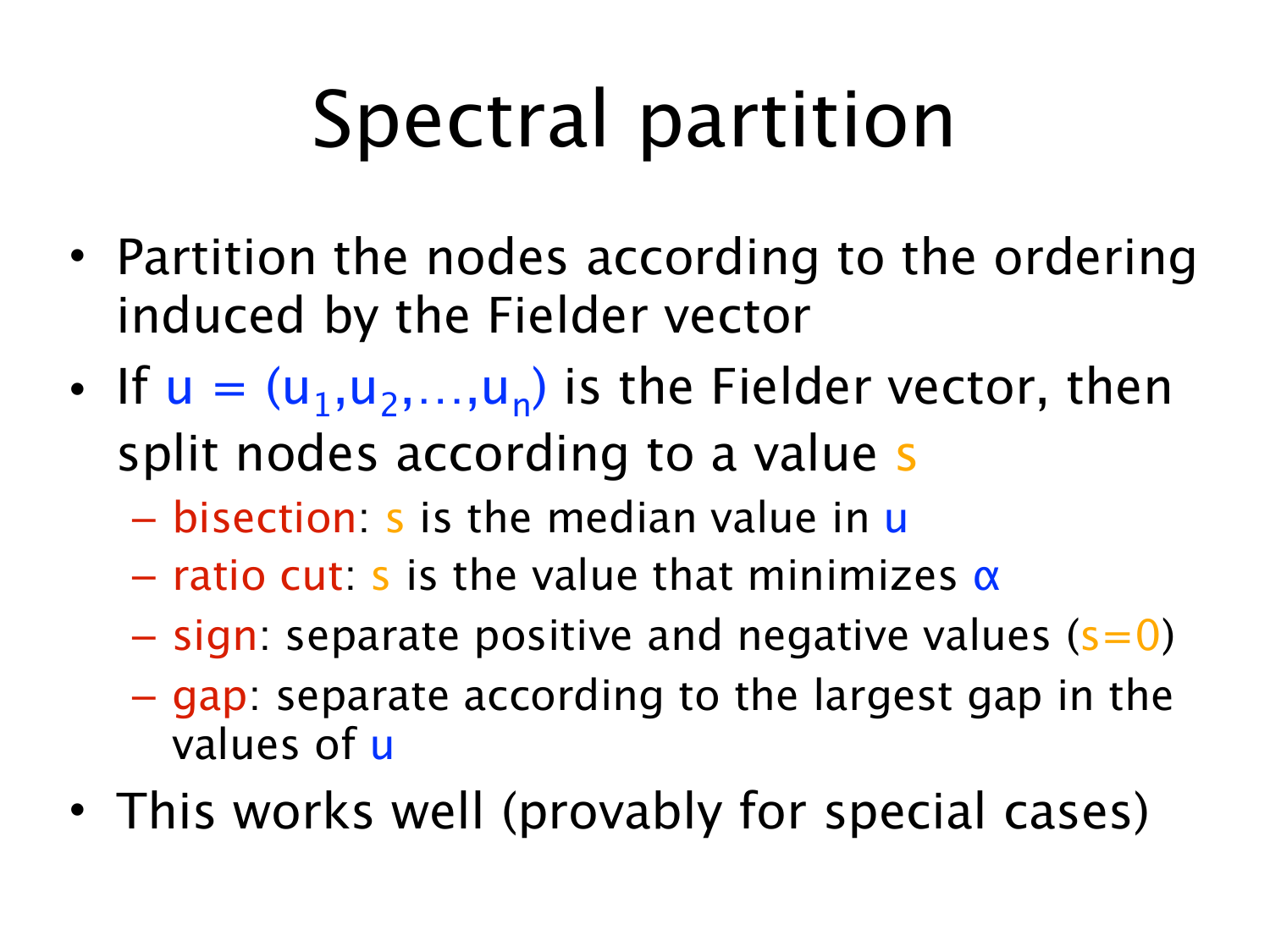#### Fielder Value

• The value  $\lambda_2$  is a good approximation of the graph expansion

$$
\frac{\alpha(G)^2}{2d} \le \lambda_2 \le 2\alpha(G) \quad d = \text{maximum degree}
$$
\n
$$
\frac{\lambda_2}{2} \le \alpha(G) \le \sqrt{\lambda_2(2d - \lambda_2)}
$$

• If the max degree d is bounded we obtain a good approximation of the minimum expansion cut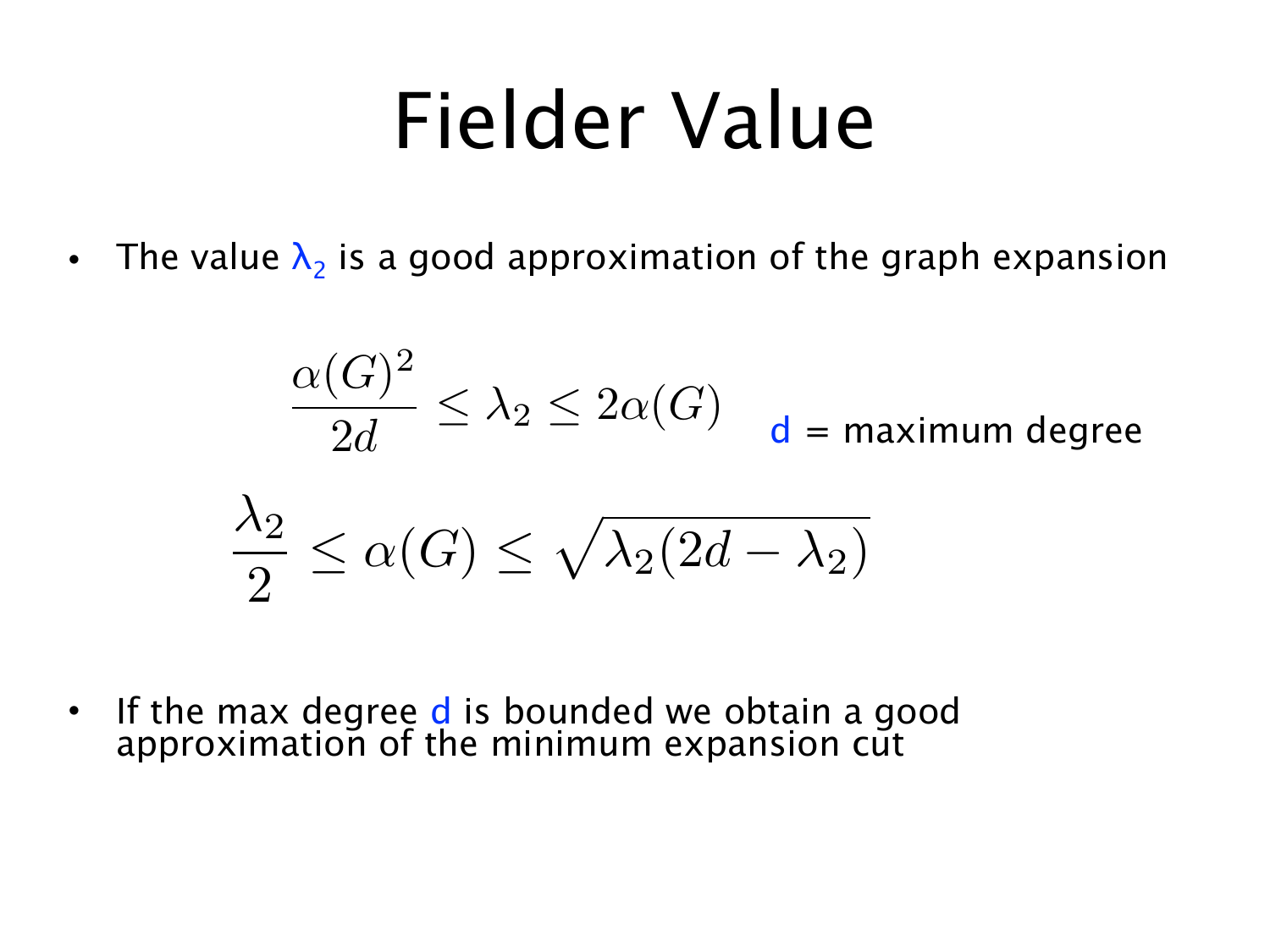## Conductance

- The expansion does not capture the inter-cluster similarity well
	- The nodes with high degree are more important
- Graph Conductance

$$
\phi(G) = \min_{U} \frac{E(U, V \setminus U)}{\min\{d(U), d(V - U)\}}
$$

– weighted degrees of nodes in U

$$
d(U) = \sum_{i \in U} \sum_{j \in U} A[i, j]
$$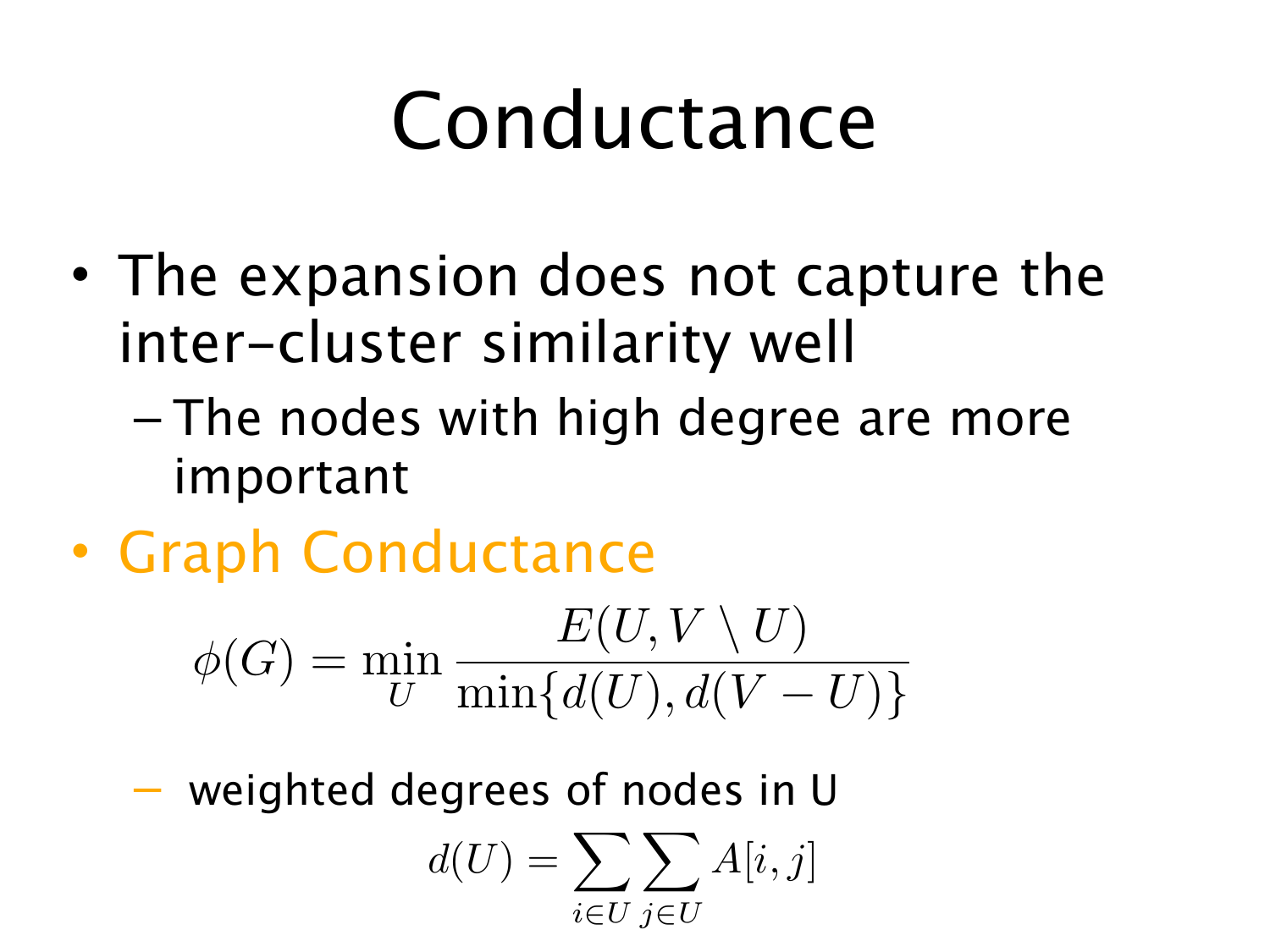## Conductance and random walks

- Consider the normalized stochastic matrix  $M = D^{-1}A$
- The conductance of the Markov Chain M is

$$
\phi(M) = \min_{U} \frac{\sum_{i \in U} \sum_{j \notin U} \pi(i) M[i, j]}{\min\{\pi(U), \pi(V \setminus U)\}}
$$

– the probability that the random walk escapes set  $\overline{U}$ 

- The conductance of the graph is the same as that of the Markov Chain,  $\varphi(G) = \varphi(M)$
- Conductance  $\varphi$  is related to the second eigenvalue of the matrix M

$$
\frac{\phi^2}{8} \le 1 - \mu_2 \le \phi
$$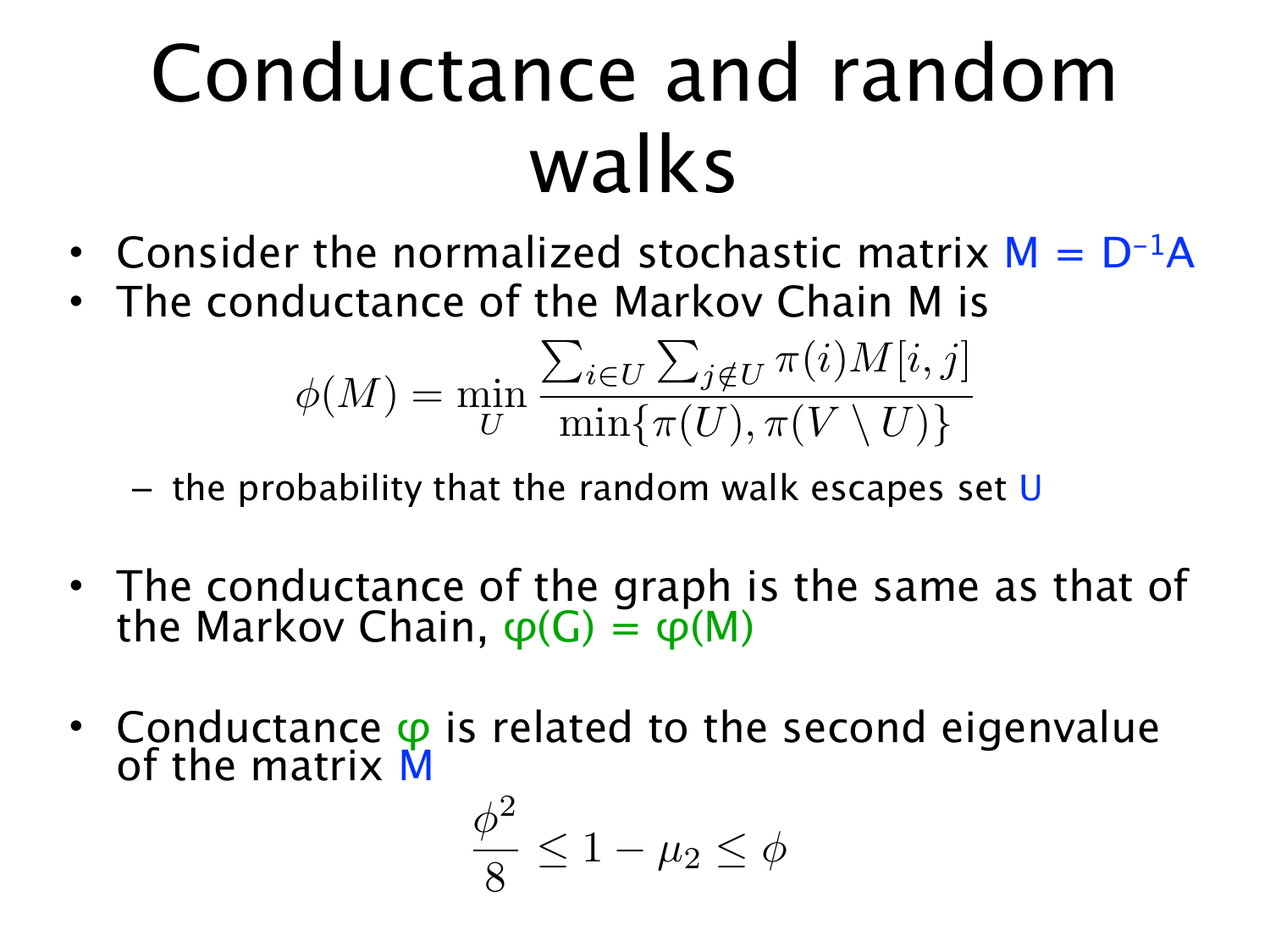#### Interpretation of conductance

- Low conductance means that there is some bottleneck in the graph
	- a subset of nodes not well connected with the rest of the graph.
- High conductance means that the graph is well connected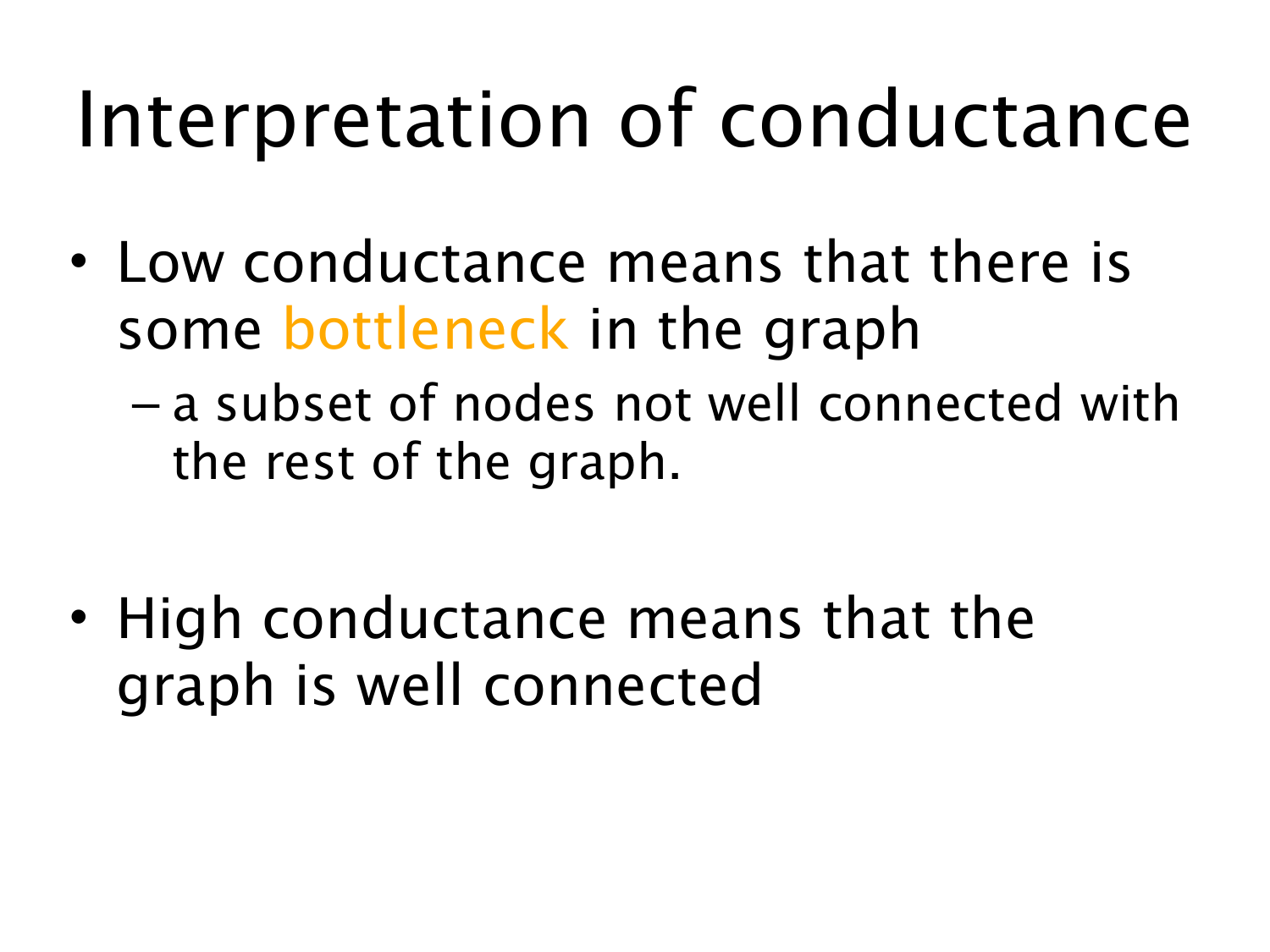# Clustering Conductance

- The conductance of a clustering is defined as the maximum conductance over all clusters in the clustering.
- Minimizing the conductance of clustering seems like a natural choice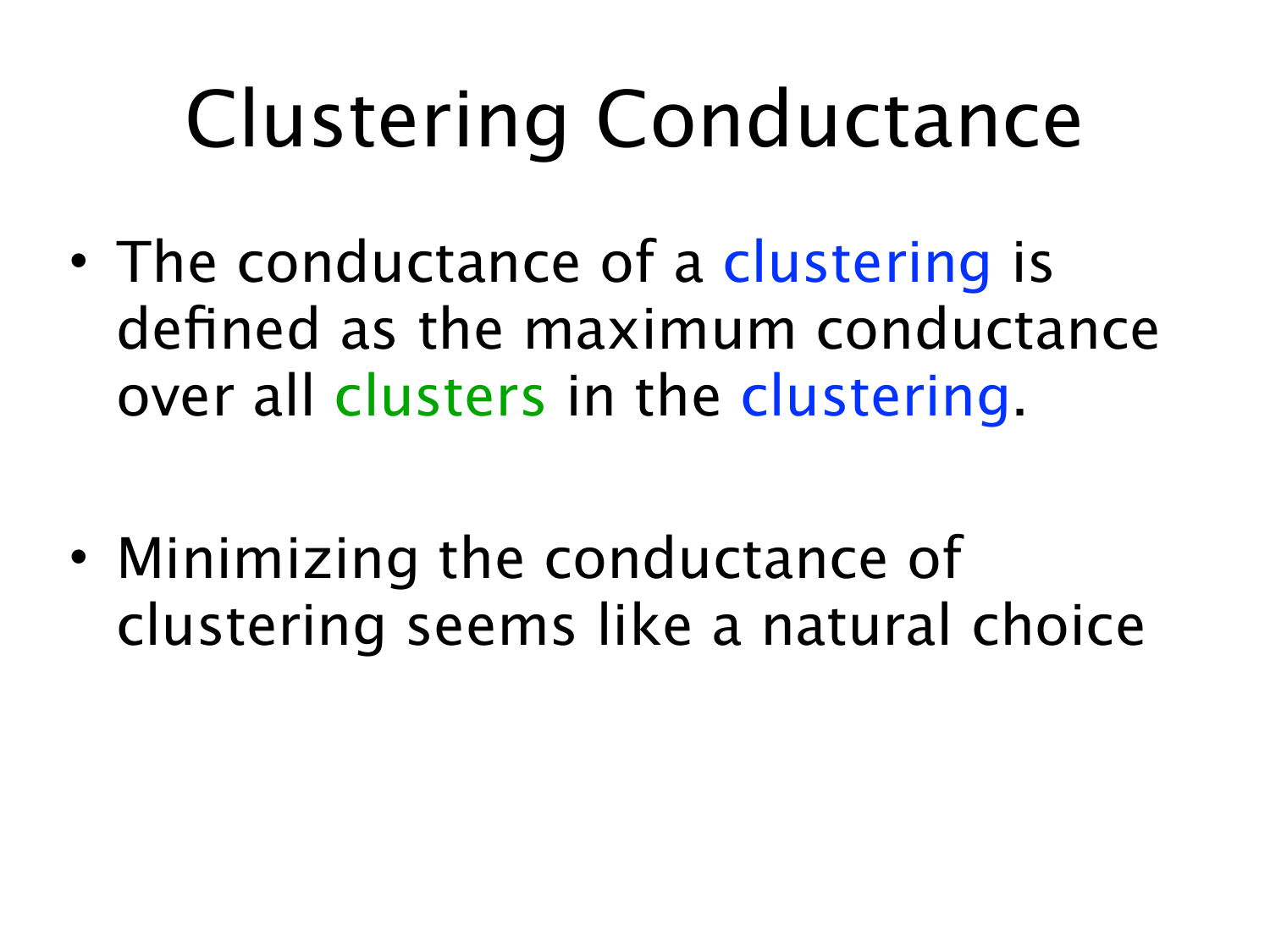# A spectral algorithm

- Create matrix  $M = D^{-1}A$
- Find the second largest eigenvector v
- Find the best ratio-cut (minimum conductance cut) with respect to v
- Recurse on the pieces induced by the cut.

• The algorithm has provable guarantees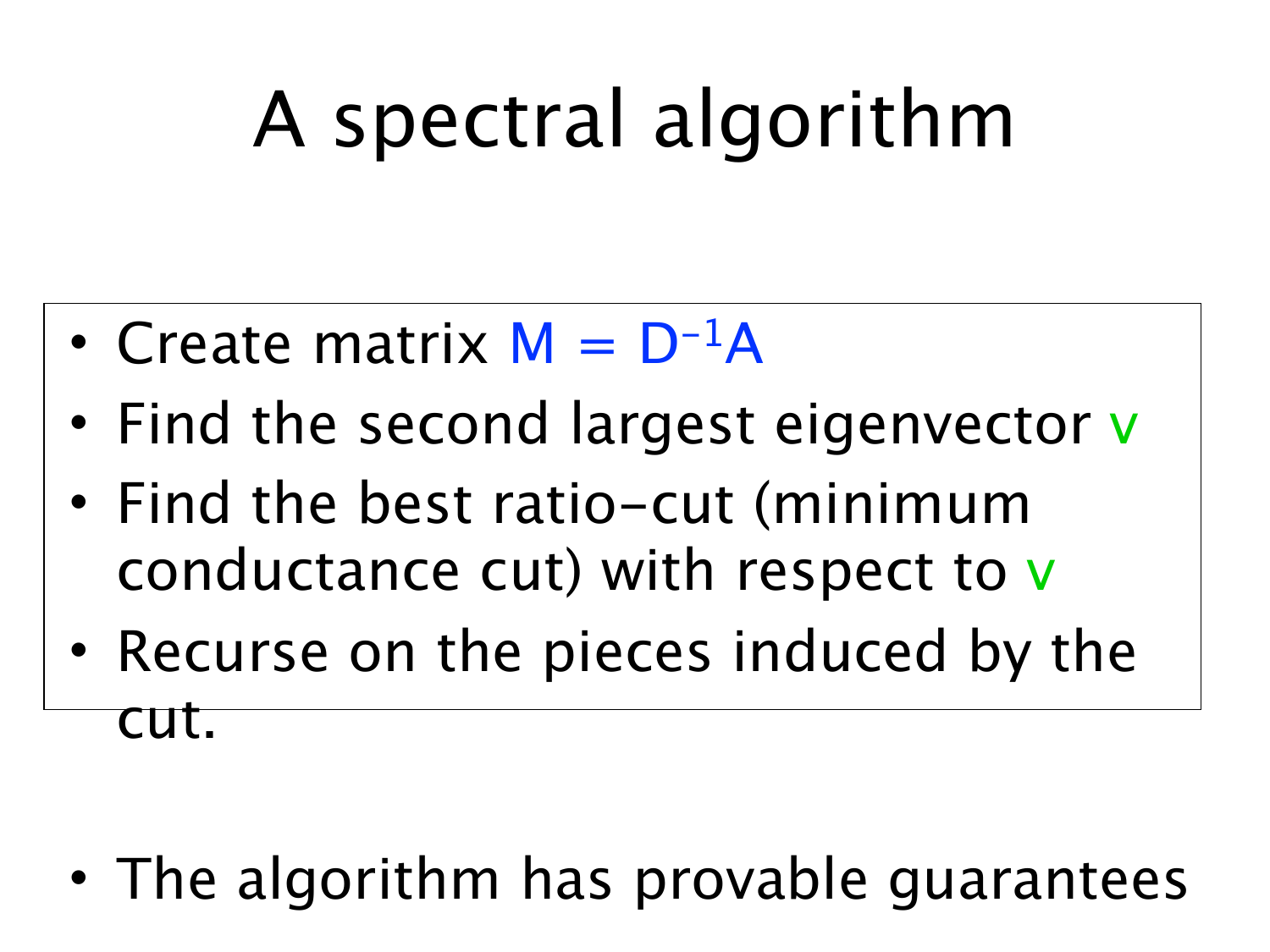# A divide and merge methodology

- Divide phase:
	- Recursively partition the input into two pieces until singletons are produced
	- output: a tree hierarchy
- Merge phase:
	- use dynamic programming to merge the leafs in order to produce a tree-respecting flat clustering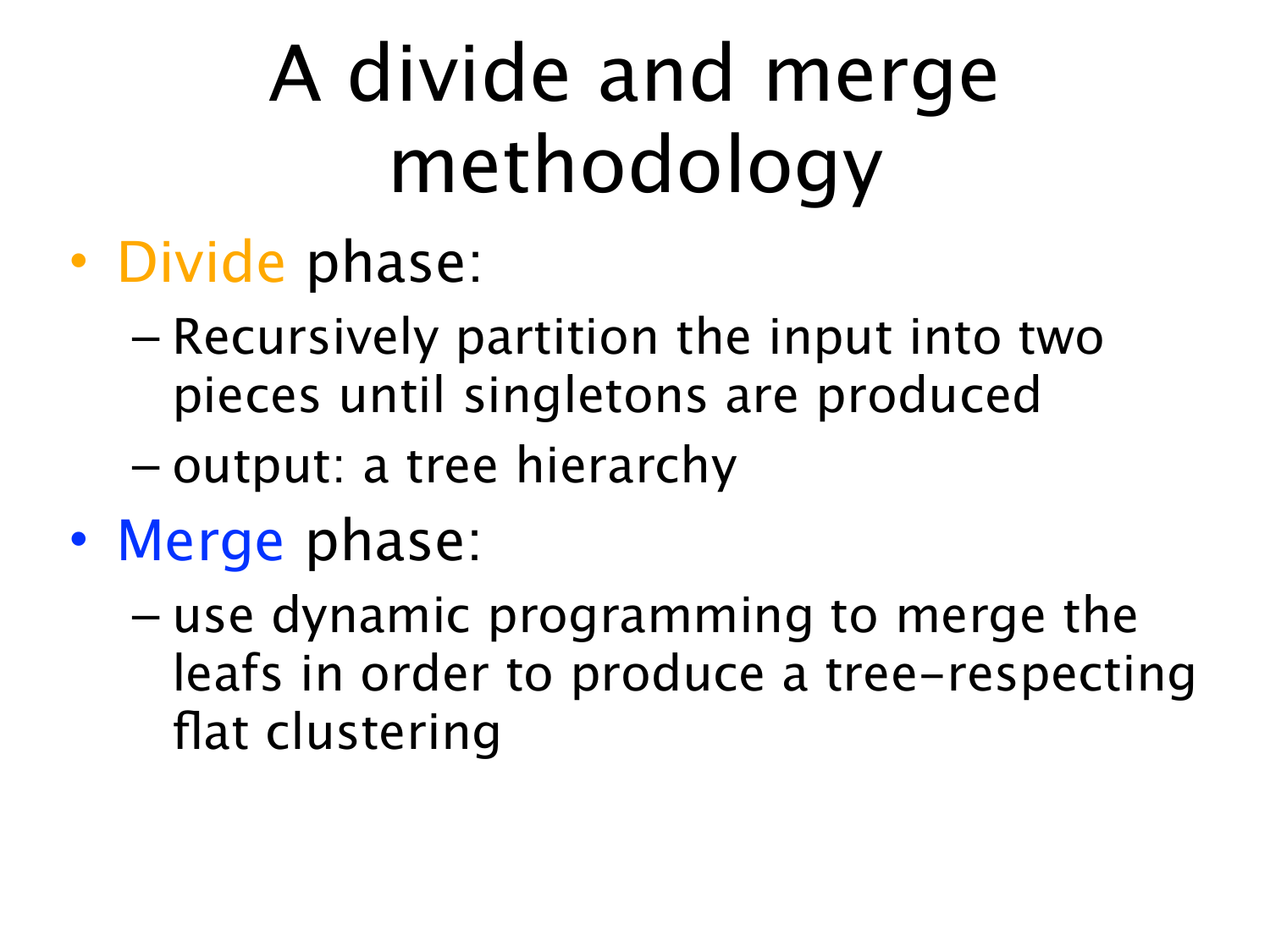#### Merge phase or dynamicprogamming on trees

• The **merge** phase finds the optimal clustering in the tree **T** produced by the **divide** phase

• **k**-means objective with cluster centers  $C_1,\ldots,C_k$ :

$$
F\left(\{C_1,\ldots,C_k\}\right)\sum_i\sum_{u\in C_i}d(u,c_i)^2
$$